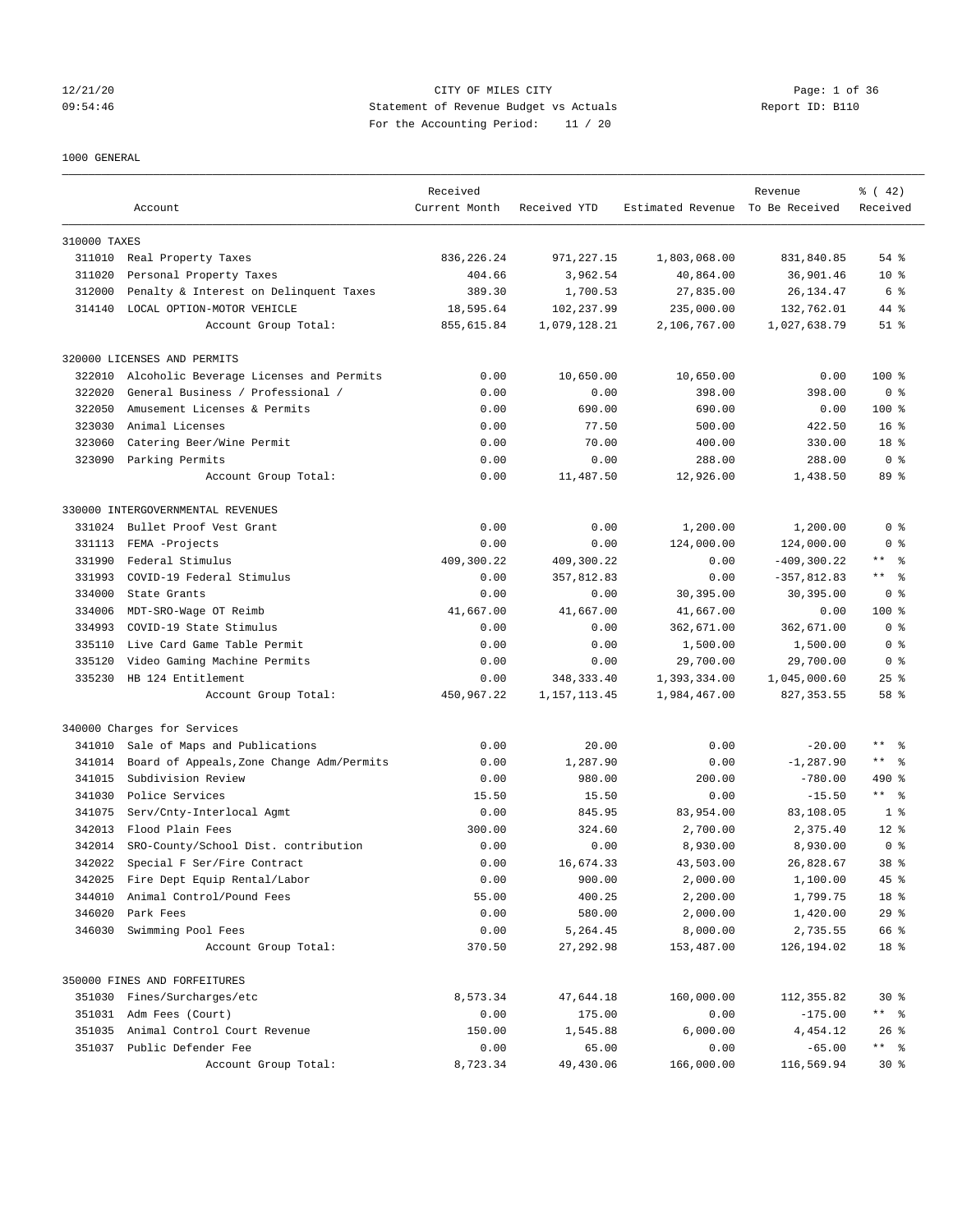## 12/21/20 CITY OF MILES CITY Page: 2 of 36 09:54:46 Statement of Revenue Budget vs Actuals Report ID: B110 For the Accounting Period: 11 / 20

### 1000 GENERAL

|        |                                   | Received      |              |                   | Revenue        | $\frac{3}{6}$ ( 42) |
|--------|-----------------------------------|---------------|--------------|-------------------|----------------|---------------------|
|        | Account                           | Current Month | Received YTD | Estimated Revenue | To Be Received | Received            |
|        | 360000 MISCELLANEOUS REVENUE      |               |              |                   |                |                     |
| 361005 | MidRivers Franchise Fees          | 0.00          | 53,628.42    | 100,000.00        | 46,371.58      | 54 %                |
| 361010 | Land Rental                       | 0.00          | 41,617.24    | 43,891.00         | 2,273.76       | 95%                 |
| 361020 | Building Rentals                  | 1,716.66      | 8,583.30     | 20,600.00         | 12,016.70      | $42*$               |
| 362020 | MISC REVENUE                      | 282.33        | 37,198.54    | 0.00              | $-37, 198.54$  | $***$ $\approx$     |
| 362022 | Health Ins-MMIA Emp Benefits Prog | 0.00          | 2.42         | 0.00              | $-2.42$        | $***$ $\approx$     |
| 365000 | Contributions and Donations       | 0.00          | 520.00       | 0.00              | $-520.00$      | $***$ $\approx$     |
| 366040 | Misc.-BHS                         | 0.00          | 0.00         | 900.00            | 900.00         | 0 <sup>8</sup>      |
| 366050 | Sale of Junk/Salvage-PD cars      | 0.00          | 4,715.00     | 2,760.00          | $-1,955.00$    | $171$ %             |
| 367000 | Sale of Junk or Salvage           | 0.00          | 950.00       | 600.00            | $-350.00$      | 158 %               |
|        | Account Group Total:              | 1,998.99      | 147, 214.92  | 168,751.00        | 21,536.08      | 87%                 |
|        | 370000 INVESTMENT EARNINGS        |               |              |                   |                |                     |
| 371010 | Investment Earnings               | 0.00          | 0.00         | 10,000.00         | 10,000.00      | 0 <sup>8</sup>      |
|        | Account Group Total:              | 0.00          | 0.00         | 10,000.00         | 10,000.00      | 0 <sup>8</sup>      |
|        | 380000 OTHER FINANCING SOURCES    |               |              |                   |                |                     |
| 383000 | Interfund Operating Transfer      | 21,262.08     | 127, 483.65  | 618,207.00        | 490,723.35     | $21$ %              |
|        | Account Group Total:              | 21,262.08     | 127, 483.65  | 618,207.00        | 490,723.35     | $21$ %              |
|        | Fund Total:                       | 1,338,937.97  | 2,599,150.77 | 5,220,605.00      | 2,621,454.23   | 50%                 |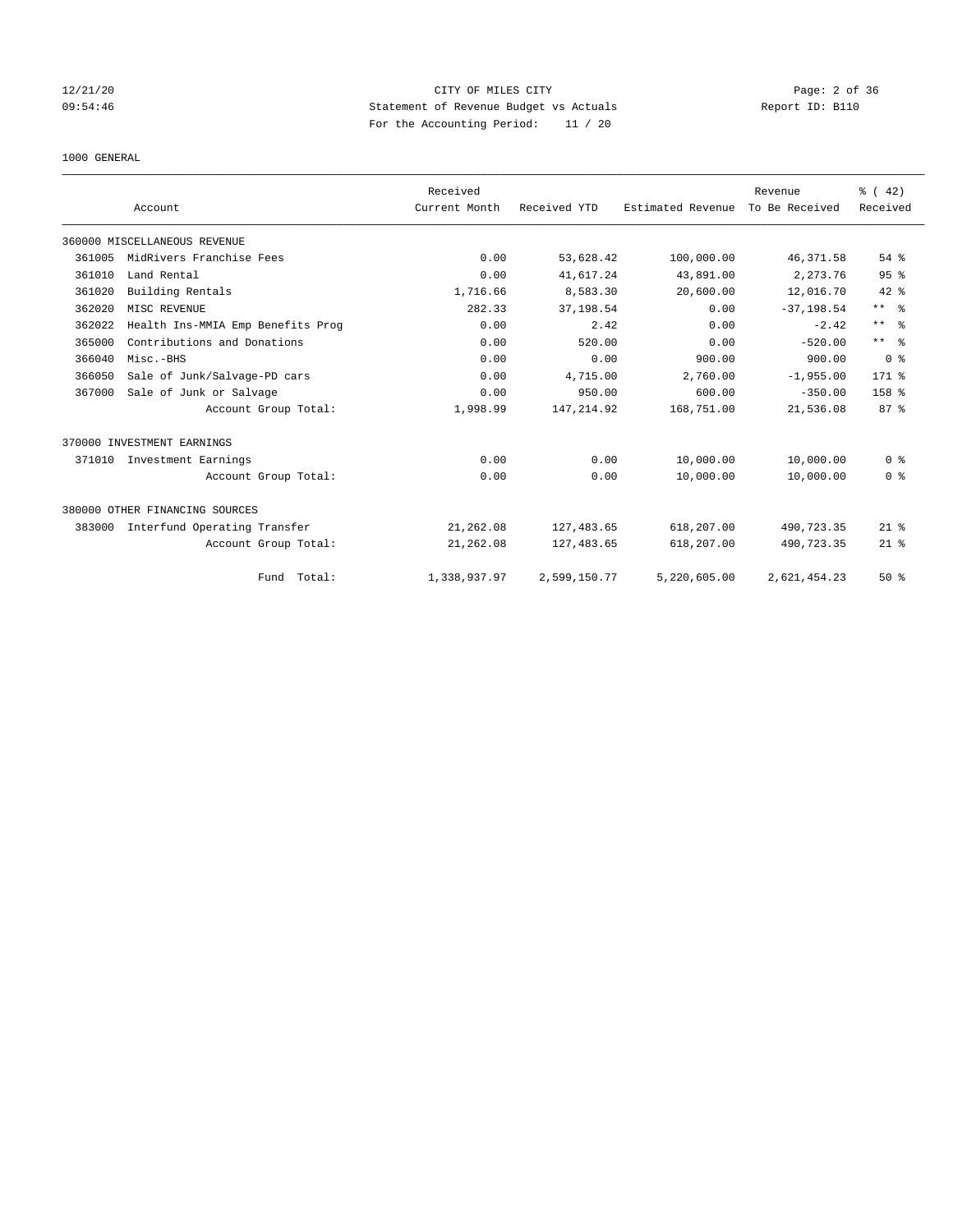## 12/21/20 CITY OF MILES CITY Page: 3 of 36 09:54:46 Statement of Revenue Budget vs Actuals Report ID: B110 For the Accounting Period: 11 / 20

2220 LIBRARY

|        |                                   | Received      |              |                   | Revenue        | $\frac{1}{6}$ ( 42) |
|--------|-----------------------------------|---------------|--------------|-------------------|----------------|---------------------|
|        | Account                           | Current Month | Received YTD | Estimated Revenue | To Be Received | Received            |
|        | 340000 Charges for Services       |               |              |                   |                |                     |
| 341075 | Serv/Cnty-Interlocal Agmt         | 0.00          | 0.00         | 41,425.00         | 41,425.00      | 0 <sup>8</sup>      |
| 346070 | Library Fees                      | 191.55        | 560.55       | 4,000.00          | 3,439.45       | $14$ %              |
| 346074 | Book Sales                        | 0.00          | 163.10       | 400.00            | 236.90         | 41 %                |
|        | Account Group Total:              | 191.55        | 723.65       | 45,825.00         | 45,101.35      | 2 <sup>8</sup>      |
|        | 360000 MISCELLANEOUS REVENUE      |               |              |                   |                |                     |
| 362020 | MISC REVENUE                      | 0.00          | 0.00         | 200,000.00        | 200,000.00     | 0 <sup>8</sup>      |
| 365035 | Donation-Library Board of Trustee | 124.00        | 1,322.63     | 0.00              | $-1,322.63$    | $***$ $\approx$     |
|        | Account Group Total:              | 124.00        | 1,322.63     | 200,000.00        | 198,677.37     | 1 <sup>8</sup>      |
|        | 380000 OTHER FINANCING SOURCES    |               |              |                   |                |                     |
| 383000 | Interfund Operating Transfer      | 25,829.58     | 129,147.90   | 309,955.00        | 180,807.10     | 42 %                |
|        | Account Group Total:              | 25,829.58     | 129,147.90   | 309,955.00        | 180,807.10     | 42 %                |
|        | Fund Total:                       | 26, 145. 13   | 131, 194. 18 | 555,780.00        | 424,585.82     | $24$ %              |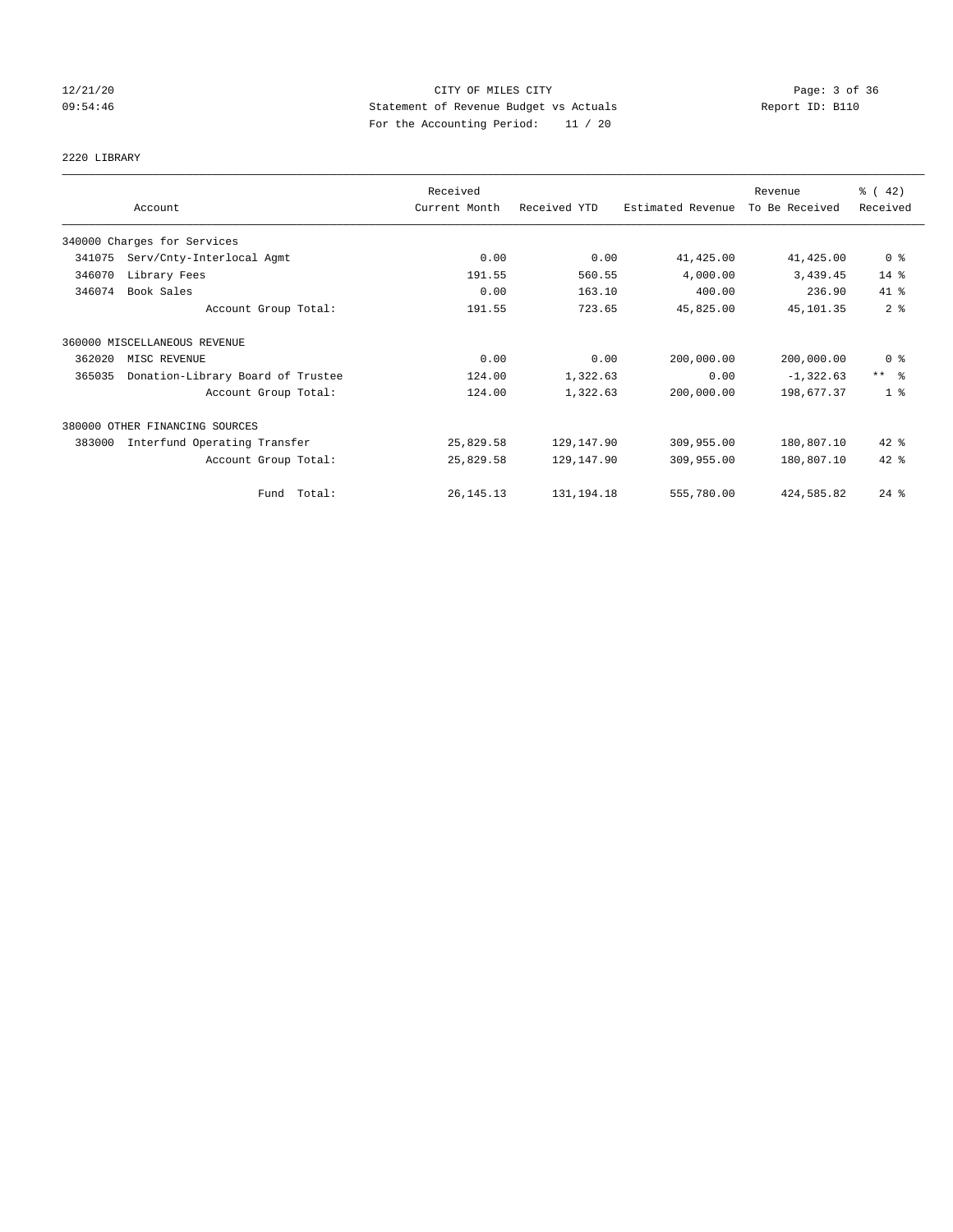## 12/21/20 CITY OF MILES CITY Page: 4 of 36 09:54:46 Statement of Revenue Budget vs Actuals Report ID: B110 For the Accounting Period: 11 / 20

2260 EMERGENCY DISASTER

|              | Account                                | Received<br>Current Month | Received YTD | Estimated Revenue | Revenue<br>To Be Received | $\frac{1}{6}$ ( 42)<br>Received |
|--------------|----------------------------------------|---------------------------|--------------|-------------------|---------------------------|---------------------------------|
| 310000 TAXES |                                        |                           |              |                   |                           |                                 |
| 311010       | Real Property Taxes                    | 13.26                     | 16.74        | 250.00            | 233.26                    | 7 %                             |
| 311020       | Personal Property Taxes                | 0.00                      | 0.00         | 50.00             | 50.00                     | 0 <sup>8</sup>                  |
| 312000       | Penalty & Interest on Delinquent Taxes | 3.68                      | 16.16        | 30.00             | 13.84                     | 54 %                            |
|              | Account Group Total:                   | 16.94                     | 32.90        | 330.00            | 297.10                    | $10*$                           |
|              | Total:<br>Fund                         | 16.94                     | 32.90        | 330.00            | 297.10                    | $10*$                           |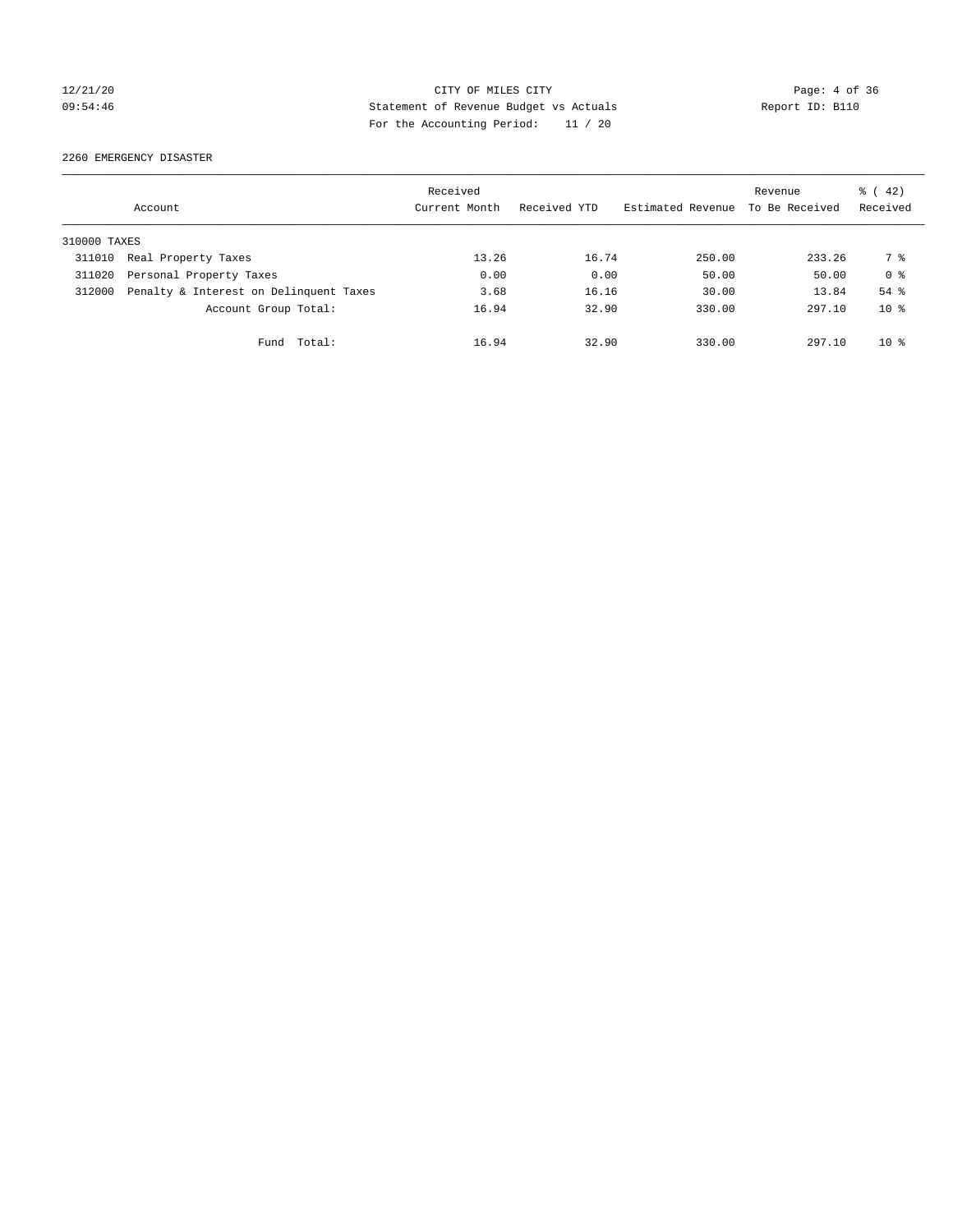## 12/21/20 CITY OF MILES CITY Page: 5 of 36 09:54:46 Statement of Revenue Budget vs Actuals Report ID: B110 For the Accounting Period: 11 / 20

### 2270 Health

| Account                                | Received<br>Current Month | Received YTD | Estimated Revenue | Revenue<br>To Be Received | $\frac{1}{6}$ ( 42)<br>Received |
|----------------------------------------|---------------------------|--------------|-------------------|---------------------------|---------------------------------|
| 310000 TAXES                           |                           |              |                   |                           |                                 |
| 311010<br>Real Property Taxes          | 129,861.93                | 147,776.26   | 0.00              | $-147,776.26$             | $***$ $\frac{6}{3}$             |
| Account Group Total:                   | 129,861.93                | 147,776.26   | 0.00              | $-147.776.26$             | $***$ $\approx$                 |
| 380000 OTHER FINANCING SOURCES         |                           |              |                   |                           |                                 |
| Interfund Operating Transfer<br>383000 | 0.00                      | 0.00         | 13,000.00         | 13,000.00                 | 0 %                             |
| Account Group Total:                   | 0.00                      | 0.00         | 13,000.00         | 13,000.00                 | 0 <sup>8</sup>                  |
| Total:<br>Fund                         | 129,861.93                | 147,776.26   | 13,000.00         | $-134.776.26$             | $***$ $%$                       |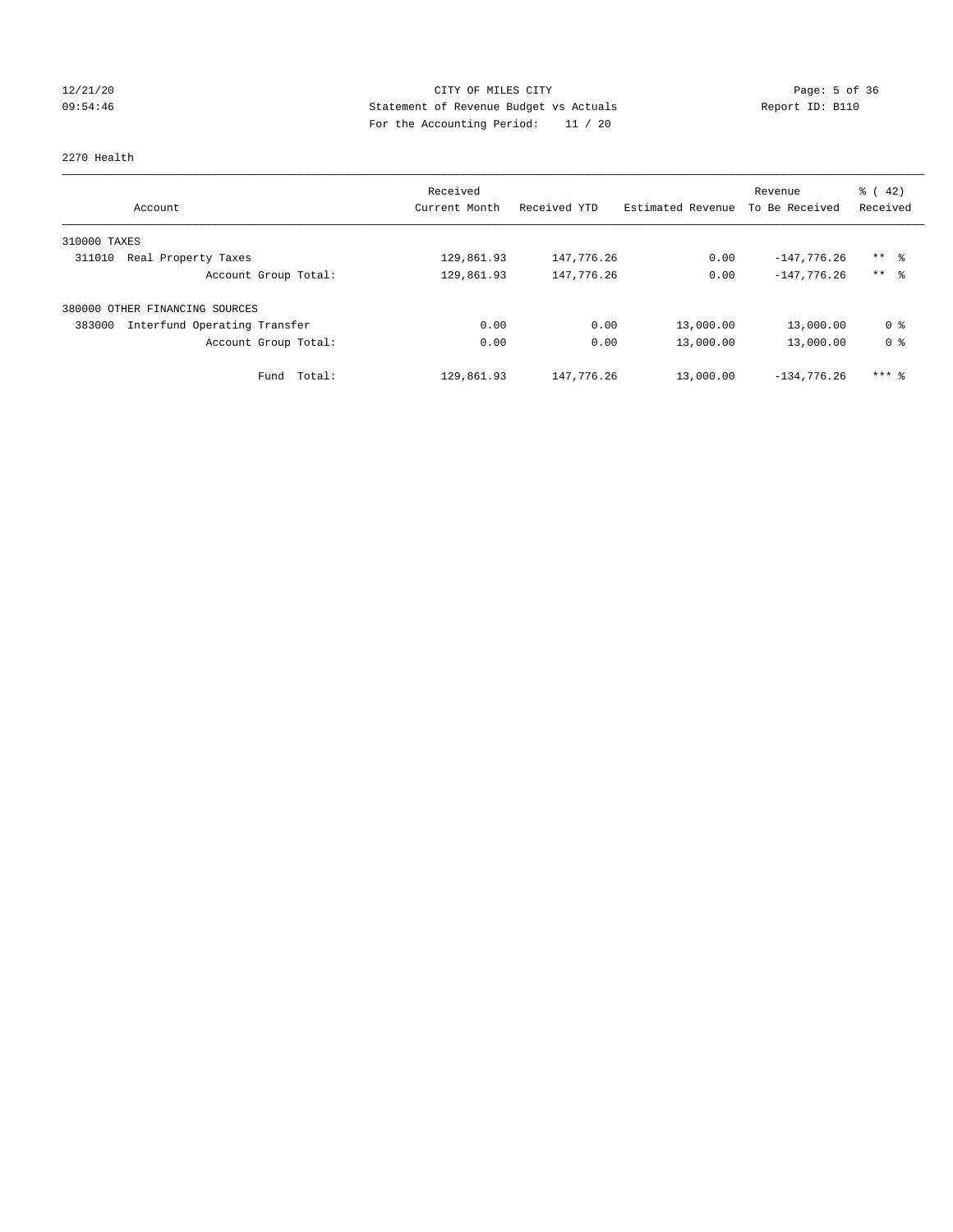## 12/21/20 CITY OF MILES CITY Page: 6 of 36 09:54:46 Statement of Revenue Budget vs Actuals Report ID: B110 For the Accounting Period: 11 / 20

2310 TIFD-Downtown

|              |                                        | Received      |              |                   | Revenue        | $\frac{3}{6}$ ( 42) |
|--------------|----------------------------------------|---------------|--------------|-------------------|----------------|---------------------|
|              | Account                                | Current Month | Received YTD | Estimated Revenue | To Be Received | Received            |
| 310000 TAXES |                                        |               |              |                   |                |                     |
| 311010       | Real Property Taxes                    | 56,266.76     | 64, 911.46   | 76,817.00         | 11,905.54      | 85%                 |
| 311020       | Personal Property Taxes                | 16.90         | 426.20       | 10,000.00         | 9,573.80       | 4%                  |
| 312000       | Penalty & Interest on Delinquent Taxes | 7.08          | 45.15        | 0.00              | $-45.15$       | $***$ $ -$          |
|              | Account Group Total:                   | 56,290.74     | 65,382.81    | 86,817.00         | 21,434.19      | 75%                 |
| 330000       | INTERGOVERNMENTAL REVENUES             |               |              |                   |                |                     |
| 331172       | Montana Main St Grant                  | 0.00          | 0.00         | 10,000.00         | 10,000.00      | 0 <sup>8</sup>      |
|              | Account Group Total:                   | 0.00          | 0.00         | 10,000.00         | 10,000.00      | 0 <sup>8</sup>      |
|              | 380000 OTHER FINANCING SOURCES         |               |              |                   |                |                     |
| 383000       | Interfund Operating Transfer           | 0.00          | 0.00         | 2,000.00          | 2,000.00       | 0 <sup>8</sup>      |
|              | Account Group Total:                   | 0.00          | 0.00         | 2,000.00          | 2,000.00       | 0 <sup>8</sup>      |
|              | Fund Total:                            | 56,290.74     | 65,382.81    | 98,817.00         | 33, 434.19     | 66 %                |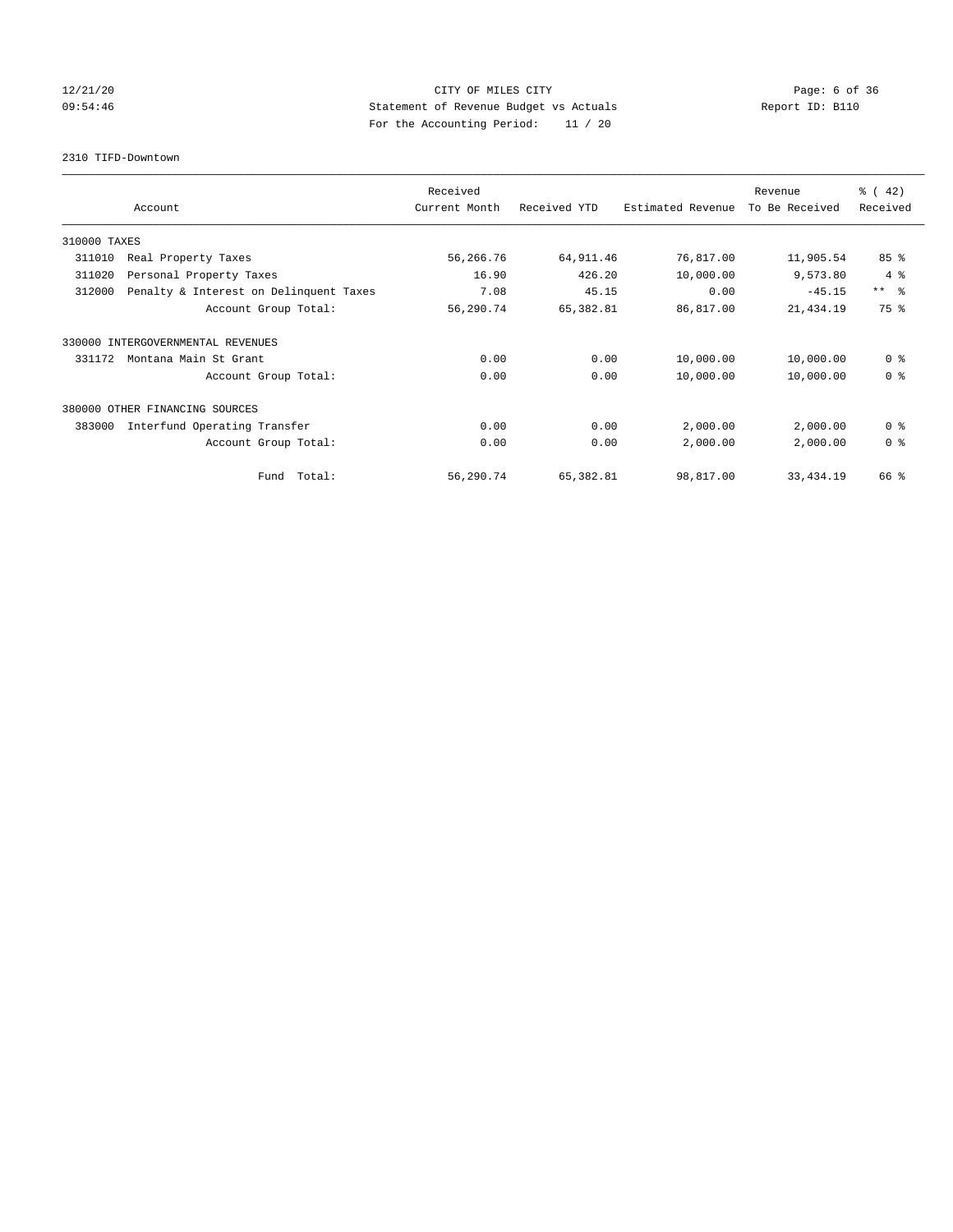## 12/21/20 CITY OF MILES CITY Page: 7 of 36 09:54:46 Statement of Revenue Budget vs Actuals Report ID: B110 For the Accounting Period: 11 / 20

2372 Permissive Medical Levy

|              | Account                                | Received<br>Current Month | Received YTD | Estimated Revenue | Revenue<br>To Be Received | $\frac{1}{6}$ ( 42)<br>Received |
|--------------|----------------------------------------|---------------------------|--------------|-------------------|---------------------------|---------------------------------|
| 310000 TAXES |                                        |                           |              |                   |                           |                                 |
| 311010       | Real Property Taxes                    | 292.98                    | 3, 111. 28   | 280,756.00        | 277.644.72                | $1 \circ$                       |
| 311020       | Personal Property Taxes                | 57.66                     | 564.71       | 6, 363.00         | 5,798.29                  | 9 <sub>8</sub>                  |
| 312000       | Penalty & Interest on Delinquent Taxes | 12.91                     | 56.65        | 0.00              | $-56.65$                  | $***$ $\frac{6}{5}$             |
|              | Account Group Total:                   | 363.55                    | 3,732.64     | 287, 119, 00      | 283, 386.36               | 1 %                             |
|              | Total:<br>Fund                         | 363.55                    | 3,732.64     | 287, 119, 00      | 283, 386, 36              | 1 <sup>8</sup>                  |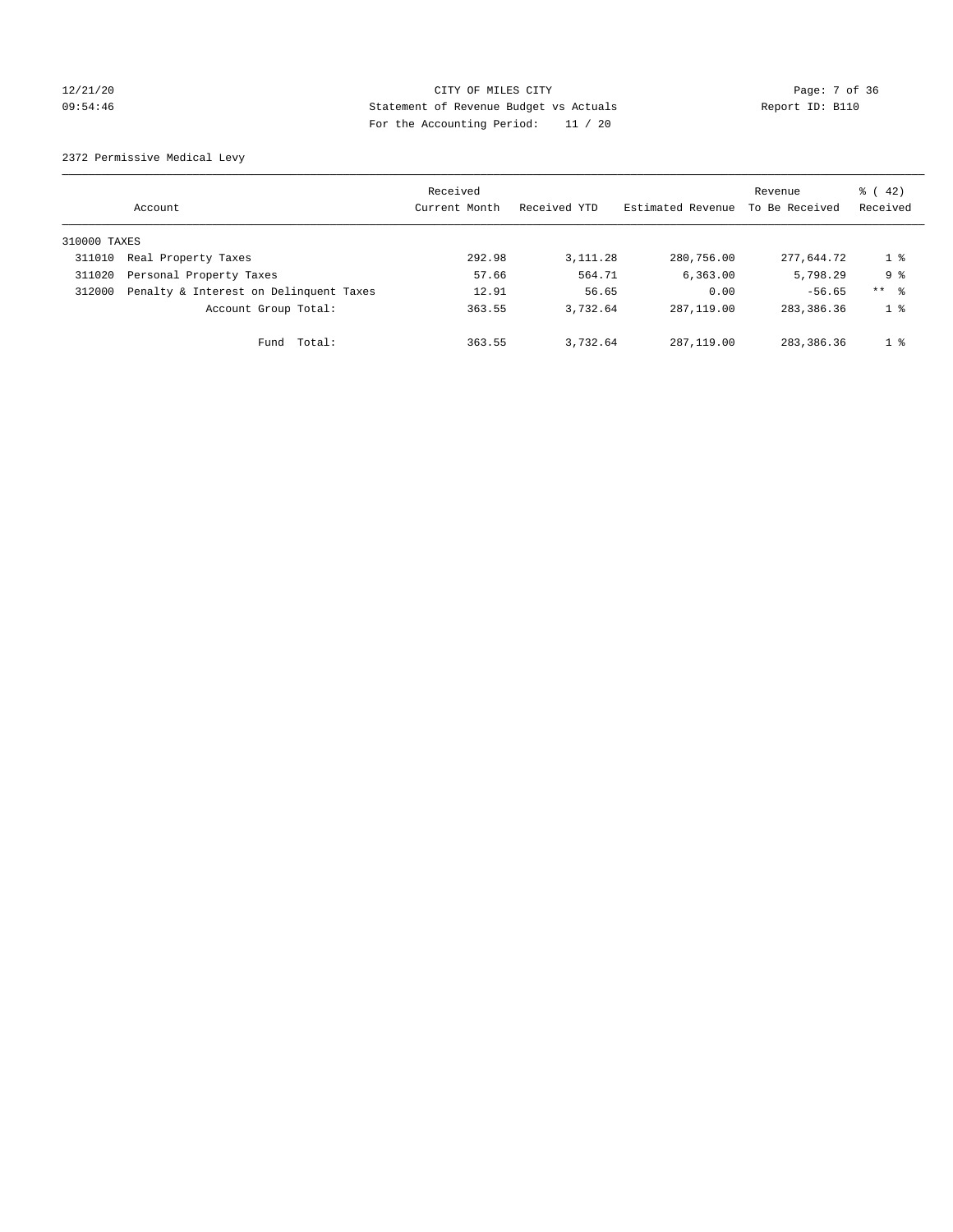## 12/21/20 CITY OF MILES CITY Page: 8 of 36 09:54:46 Statement of Revenue Budget vs Actuals Report ID: B110 For the Accounting Period: 11 / 20

2390 DRUG FORFEITURE

| Account                      | Received<br>Current Month | Received YTD | Estimated Revenue | Revenue<br>To Be Received | $\frac{1}{6}$ ( 42)<br>Received |
|------------------------------|---------------------------|--------------|-------------------|---------------------------|---------------------------------|
| 350000 FINES AND FORFEITURES |                           |              |                   |                           |                                 |
| Drug Forfeitures<br>351013   | 0.00                      | 2,152.42     | 2,000.00          | $-152.42$                 | 108 <sup>8</sup>                |
| Account Group Total:         | 0.00                      | 2,152.42     | 2,000.00          | $-152.42$                 | 108 <sup>8</sup>                |
| Fund Total:                  | 0.00                      | 2,152.42     | 2,000.00          | $-152.42$                 | 108 <sup>8</sup>                |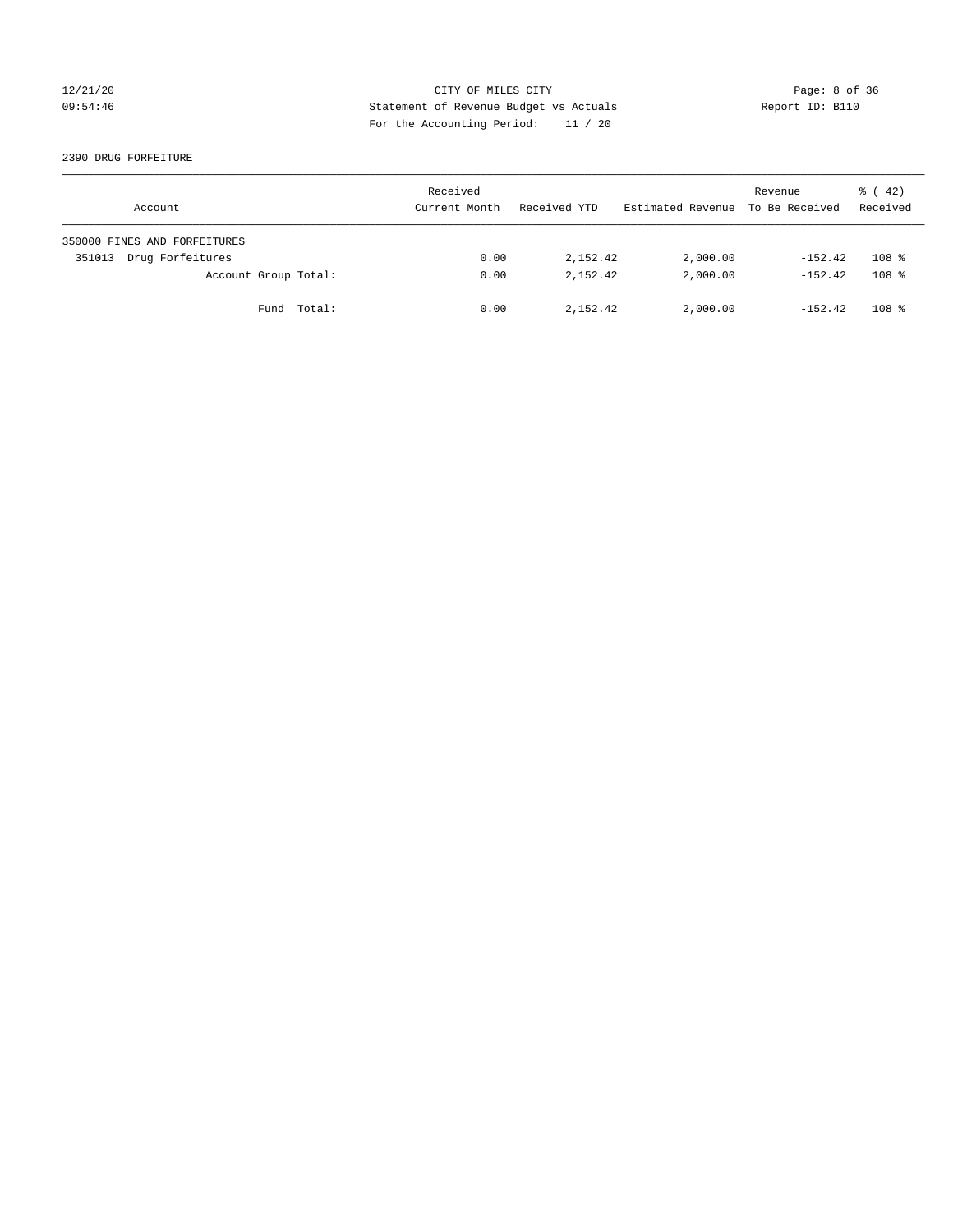## 12/21/20 CITY OF MILES CITY Page: 9 of 36 09:54:46 Statement of Revenue Budget vs Actuals Report ID: B110 For the Accounting Period: 11 / 20

### 2394 BUILDING CODE ENFORCEMENT

| Account                              | Received<br>Current Month | Received YTD | Estimated Revenue | Revenue<br>To Be Received | $\frac{1}{6}$ ( 42)<br>Received |
|--------------------------------------|---------------------------|--------------|-------------------|---------------------------|---------------------------------|
| 320000 LICENSES AND PERMITS          |                           |              |                   |                           |                                 |
| 323010<br>Building & Related Permits | 3,712.90                  | 36,547.14    | 180,000.00        | 143,452.86                | $20*$                           |
| Account Group Total:                 | 3,712.90                  | 36,547.14    | 180,000.00        | 143,452.86                | $20*$                           |
| 330000 INTERGOVERNMENTAL REVENUES    |                           |              |                   |                           |                                 |
| Federal Stimulus<br>331990           | 12,750.00                 | 12,750.00    | 0.00              | $-12,750.00$              | $***$ $\frac{6}{5}$             |
| Account Group Total:                 | 12,750.00                 | 12,750.00    | 0.00              | $-12,750.00$              | $***$ $ -$                      |
| Total:<br>Fund                       | 16,462.90                 | 49,297.14    | 180,000.00        | 130,702.86                | $27$ $\frac{6}{3}$              |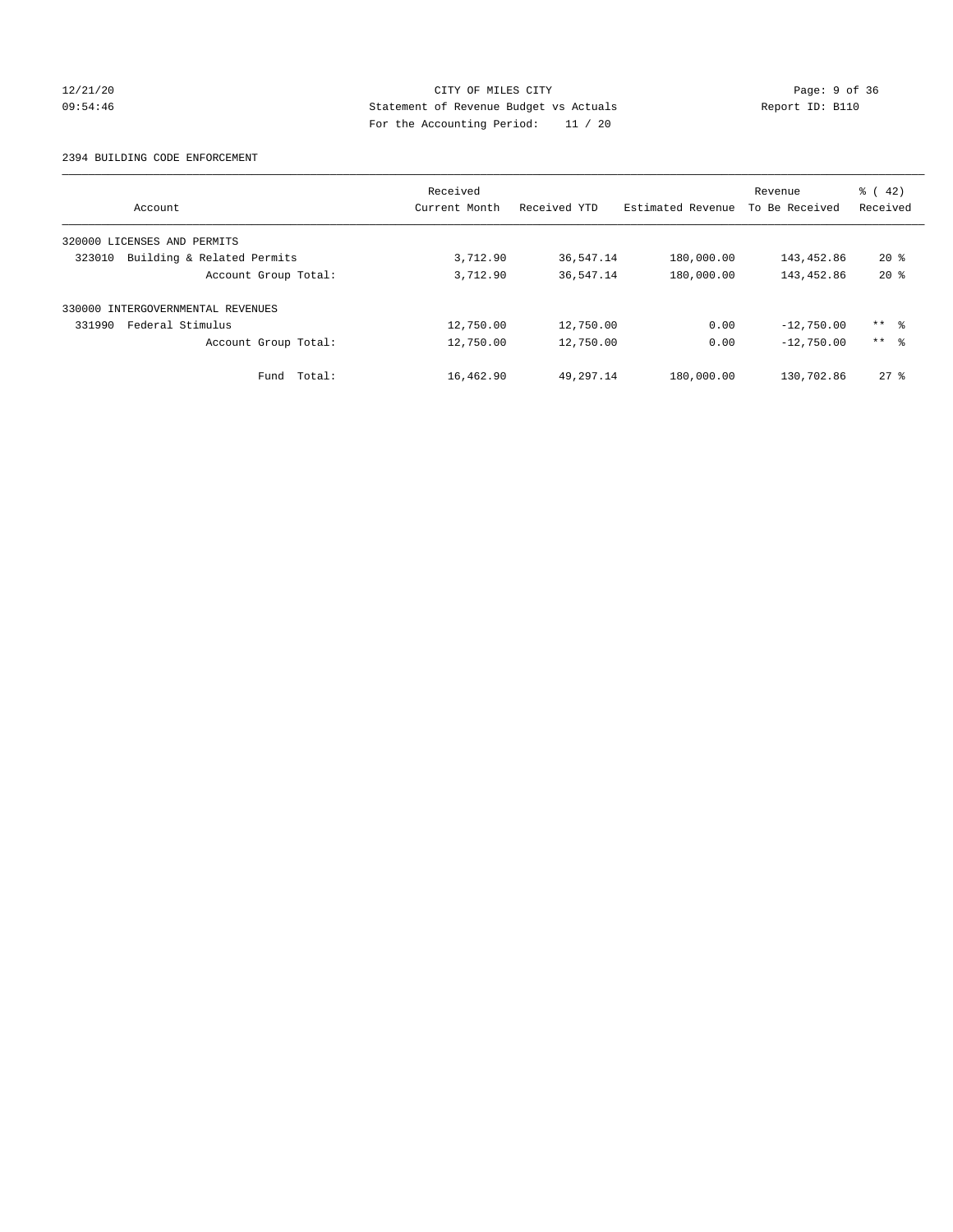## 12/21/20 Page: 10 of 36 09:54:46 Statement of Revenue Budget vs Actuals Report ID: B110 For the Accounting Period: 11 / 20

2400 LTG M D#165-(Gen City)

|                                                    | Received      |              |                   | Revenue        | $\frac{6}{6}$ ( 42) |
|----------------------------------------------------|---------------|--------------|-------------------|----------------|---------------------|
| Account                                            | Current Month | Received YTD | Estimated Revenue | To Be Received | Received            |
| 360000 MISCELLANEOUS REVENUE                       |               |              |                   |                |                     |
| 363010<br>Maintenance Assessments                  | 69,974.09     | 91,065.88    | 163,168.00        | 72,102.12      | $56$ $\frac{6}{3}$  |
| 363040<br>Penalty & Interest on Deling Assessments | 44.33         | 245.34       | 550.00            | 304.66         | 45 %                |
| Account Group Total:                               | 70,018.42     | 91, 311.22   | 163,718.00        | 72,406.78      | 56%                 |
| 370000 INVESTMENT EARNINGS                         |               |              |                   |                |                     |
| 371010<br>Investment Earnings                      | 0.00          | 0.00         | 1,100.00          | 1,100.00       | 0 %                 |
| Account Group Total:                               | 0.00          | 0.00         | 1,100.00          | 1,100.00       | 0 <sup>8</sup>      |
| Total:<br>Fund                                     | 70,018.42     | 91,311.22    | 164,818.00        | 73,506.78      | 55 <sup>8</sup>     |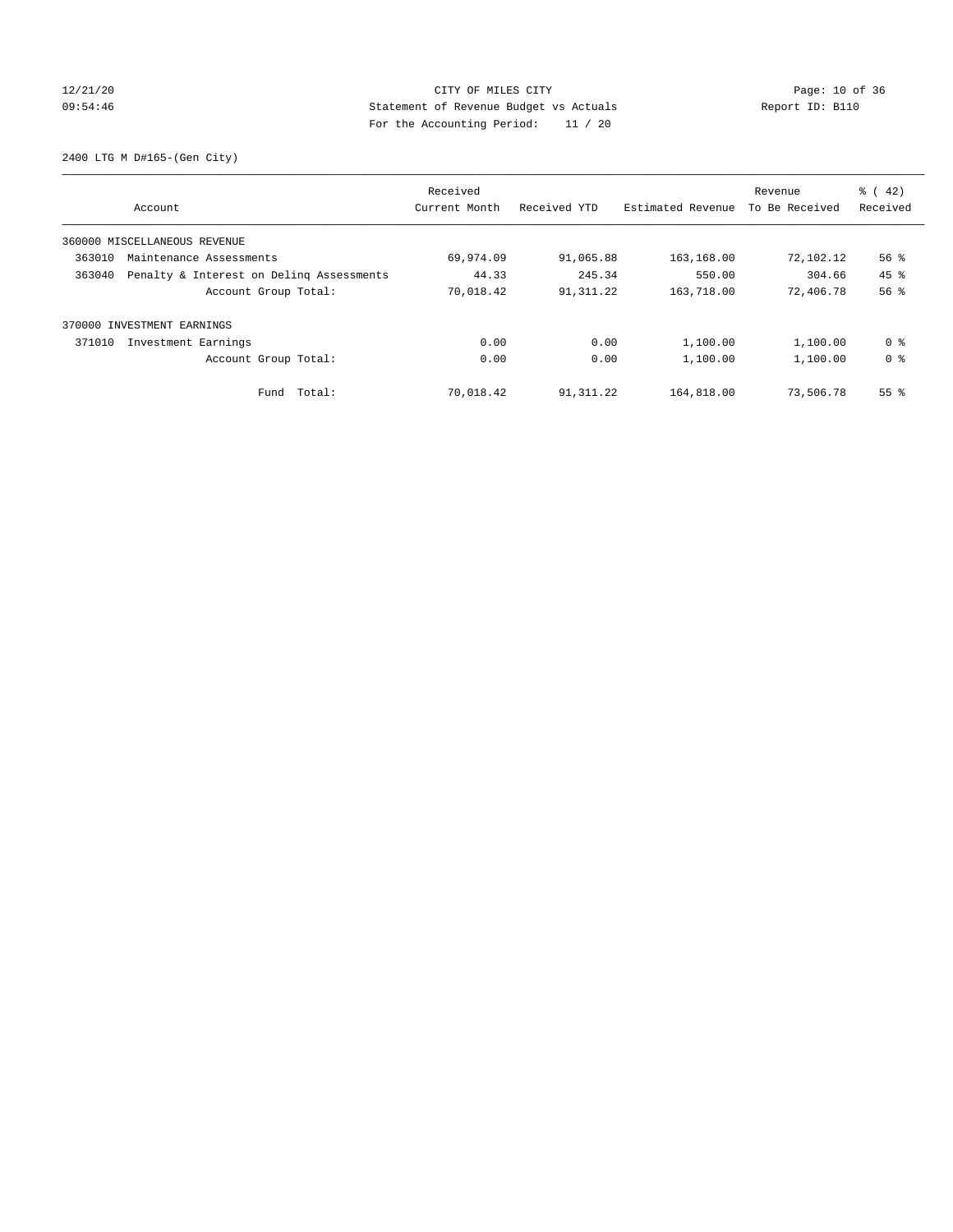## 12/21/20 Page: 11 of 36 09:54:46 Statement of Revenue Budget vs Actuals Report ID: B110 For the Accounting Period: 11 / 20

2420 LTG M D#167-(MilesAddn Etc)

| Account                                            | Received<br>Current Month | Received YTD | Estimated Revenue | Revenue<br>To Be Received | $\frac{1}{6}$ ( 42)<br>Received |
|----------------------------------------------------|---------------------------|--------------|-------------------|---------------------------|---------------------------------|
|                                                    |                           |              |                   |                           |                                 |
| 360000 MISCELLANEOUS REVENUE                       |                           |              |                   |                           |                                 |
| 363010<br>Maintenance Assessments                  | 7,102.59                  | 8,555.90     | 15,778.00         | 7,222.10                  | $54$ $%$                        |
| Penalty & Interest on Deling Assessments<br>363040 | 8.41                      | 25.50        | 100.00            | 74.50                     | $26$ $\frac{6}{3}$              |
| Account Group Total:                               | 7,111.00                  | 8,581.40     | 15,878.00         | 7.296.60                  | 54 %                            |
| INVESTMENT EARNINGS<br>370000                      |                           |              |                   |                           |                                 |
| 371010<br>Investment Earnings                      | 0.00                      | 0.00         | 300.00            | 300.00                    | 0 <sup>8</sup>                  |
| Account Group Total:                               | 0.00                      | 0.00         | 300.00            | 300.00                    | 0 <sup>8</sup>                  |
| Fund Total:                                        | 7,111.00                  | 8,581.40     | 16,178.00         | 7,596.60                  | $53$ $%$                        |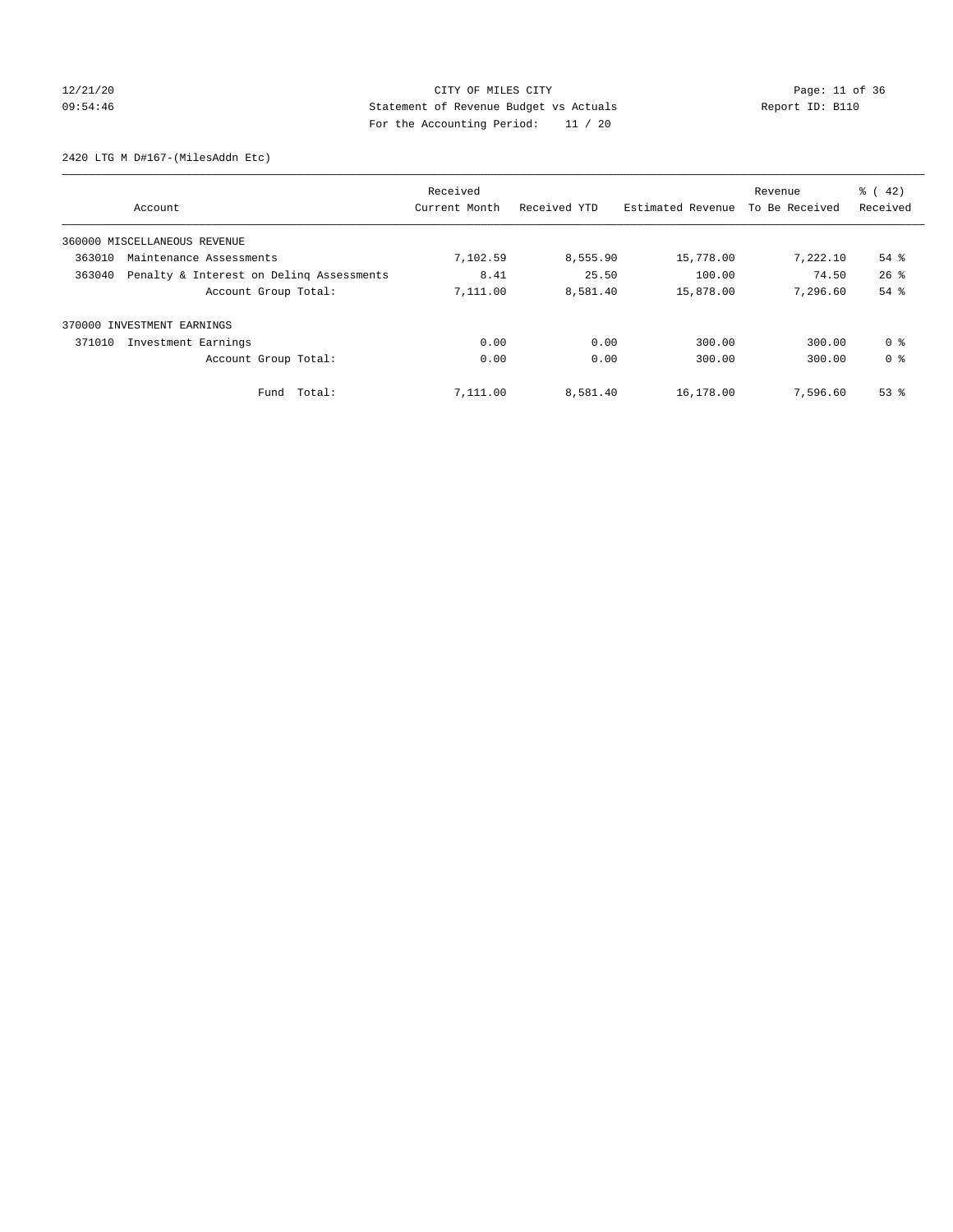# 12/21/20 Page: 12 of 36 09:54:46 Statement of Revenue Budget vs Actuals Report ID: B110 For the Accounting Period: 11 / 20

2430 LTG M D#171-(Balsam Est)

|                                                    | Received      |              |                   | Revenue        | $\frac{6}{6}$ ( 42) |
|----------------------------------------------------|---------------|--------------|-------------------|----------------|---------------------|
| Account                                            | Current Month | Received YTD | Estimated Revenue | To Be Received | Received            |
| 360000 MISCELLANEOUS REVENUE                       |               |              |                   |                |                     |
| 363010<br>Maintenance Assessments                  | 2,145.32      | 2,501.94     | 4,734.00          | 2,232.06       | $53$ $%$            |
| 363040<br>Penalty & Interest on Deling Assessments | 0.00          | 0.00         | 15.00             | 15.00          | 0 <sup>8</sup>      |
| Account Group Total:                               | 2,145.32      | 2,501.94     | 4,749.00          | 2,247.06       | 53%                 |
| 370000 INVESTMENT EARNINGS                         |               |              |                   |                |                     |
| 371010<br>Investment Earnings                      | 0.00          | 0.00         | 300.00            | 300.00         | 0 <sup>8</sup>      |
| Account Group Total:                               | 0.00          | 0.00         | 300.00            | 300.00         | 0 <sup>8</sup>      |
| Total:<br>Fund                                     | 2,145.32      | 2,501.94     | 5,049.00          | 2,547.06       | $50*$               |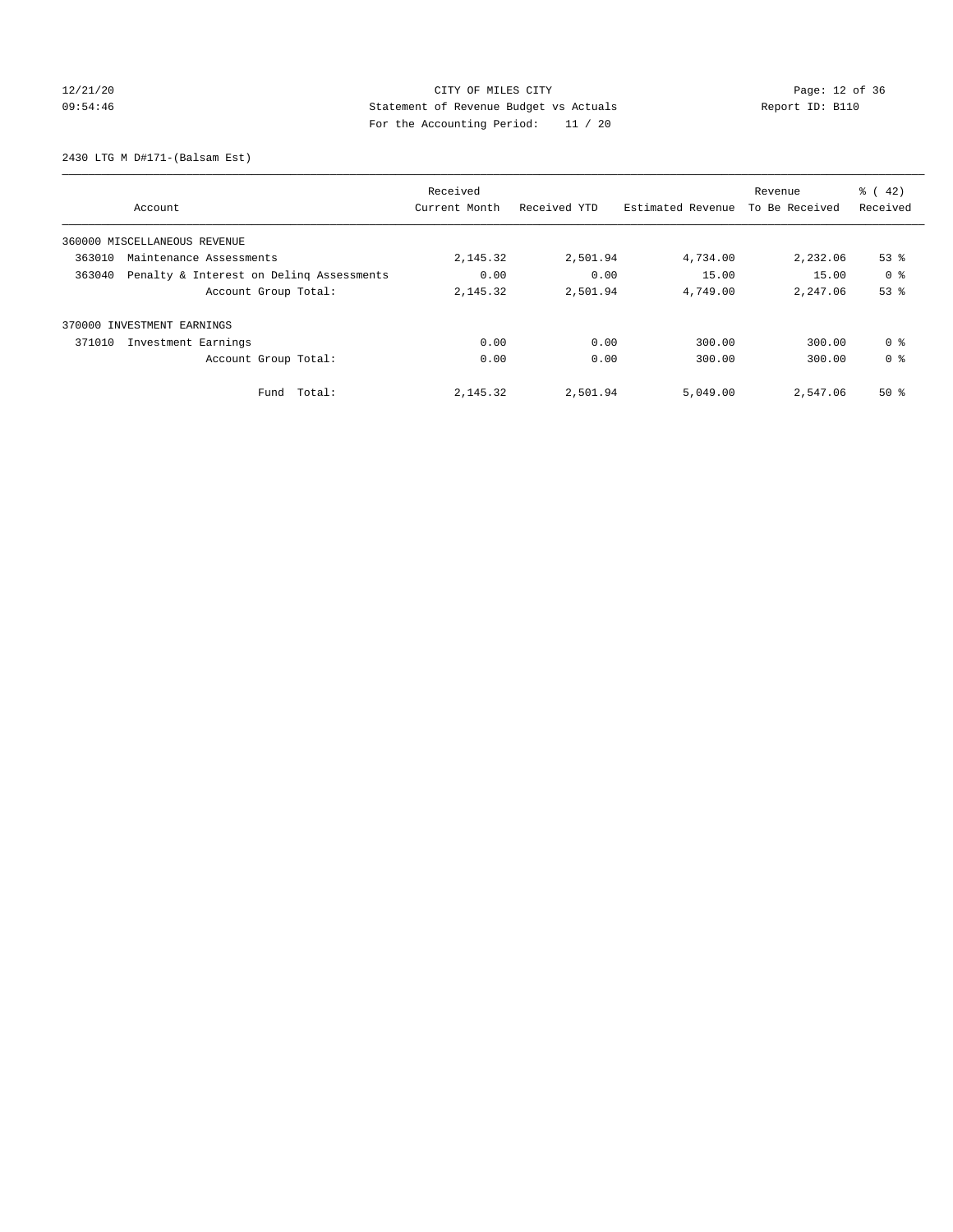# 12/21/20 Page: 13 of 36 09:54:46 Statement of Revenue Budget vs Actuals Report ID: B110 For the Accounting Period: 11 / 20

2440 LTG M D#172-(Main Str)

|        | Account                                  | Received<br>Current Month | Received YTD | Estimated Revenue | Revenue<br>To Be Received | $\frac{1}{6}$ ( 42)<br>Received |
|--------|------------------------------------------|---------------------------|--------------|-------------------|---------------------------|---------------------------------|
|        | 360000 MISCELLANEOUS REVENUE             |                           |              |                   |                           |                                 |
| 363010 | Maintenance Assessments                  | 13,354.89                 | 18,016.10    | 30,533.00         | 12,516.90                 | 59%                             |
| 363040 | Penalty & Interest on Deling Assessments | 0.00                      | 16.97        | 100.00            | 83.03                     | $17*$                           |
|        | Account Group Total:                     | 13,354.89                 | 18,033.07    | 30,633.00         | 12,599.93                 | 59 %                            |
| 370000 | INVESTMENT EARNINGS                      |                           |              |                   |                           |                                 |
| 371010 | Investment Earnings                      | 0.00                      | 0.00         | 75.00             | 75.00                     | 0 <sup>8</sup>                  |
|        | Account Group Total:                     | 0.00                      | 0.00         | 75.00             | 75.00                     | 0 <sup>8</sup>                  |
|        | Fund Total:                              | 13,354.89                 | 18,033.07    | 30,708.00         | 12,674.93                 | 59%                             |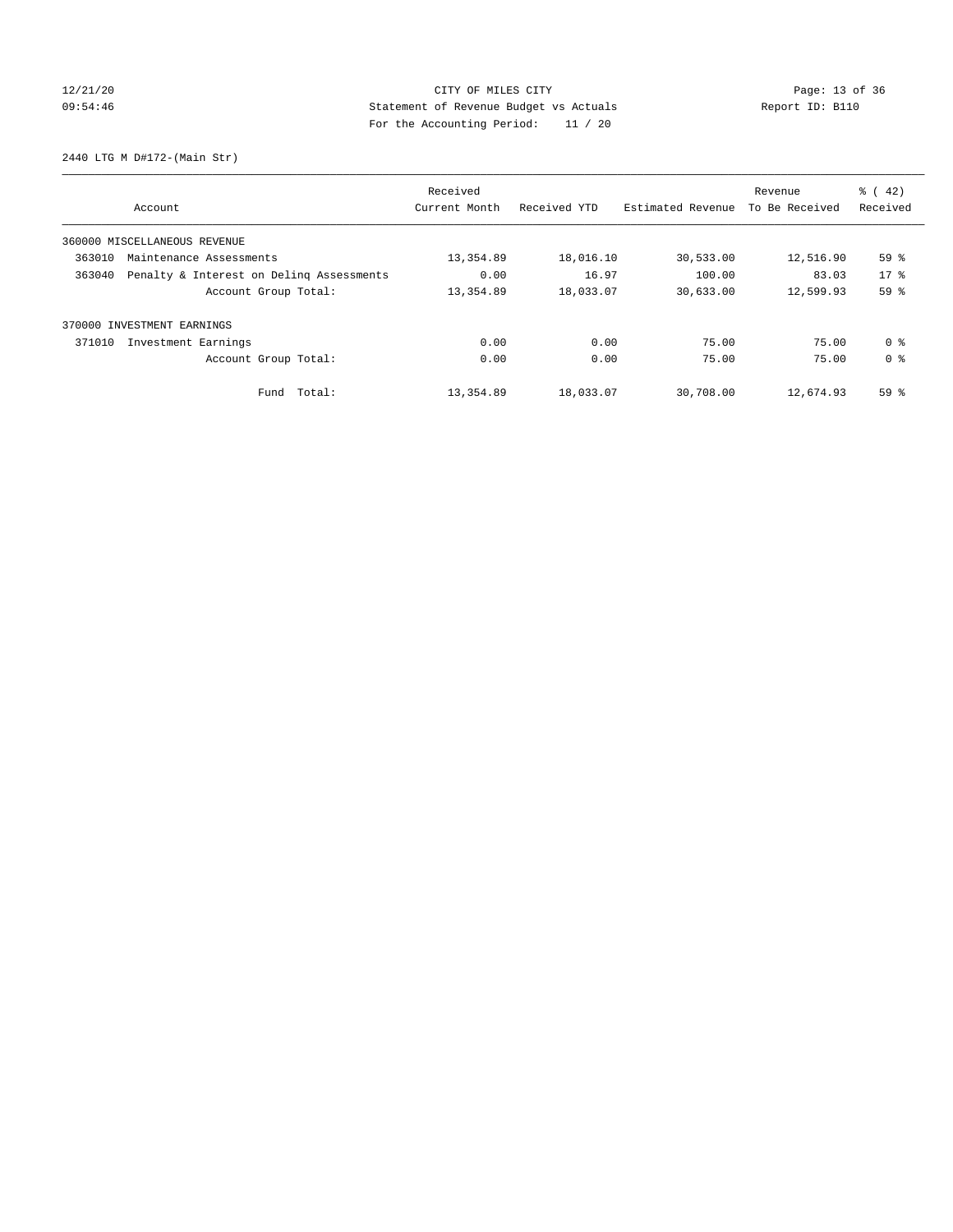# 12/21/20 Page: 14 of 36 09:54:46 Statement of Revenue Budget vs Actuals Report ID: B110 For the Accounting Period: 11 / 20

2450 LTG M D#195-(SG-Trico)

|        | Account                                  | Received<br>Current Month | Received YTD | Estimated Revenue | Revenue<br>To Be Received | $\frac{1}{6}$ ( 42)<br>Received |
|--------|------------------------------------------|---------------------------|--------------|-------------------|---------------------------|---------------------------------|
|        |                                          |                           |              |                   |                           |                                 |
|        | 360000 MISCELLANEOUS REVENUE             |                           |              |                   |                           |                                 |
| 363010 | Maintenance Assessments                  | 1,468.71                  | 1,840.07     | 3,172.00          | 1,331.93                  | 58 %                            |
| 363040 | Penalty & Interest on Deling Assessments | 0.00                      | 1.27         | 10.00             | 8.73                      | 13 <sup>8</sup>                 |
|        | Account Group Total:                     | 1,468.71                  | 1,841.34     | 3,182.00          | 1,340.66                  | 58 %                            |
|        | 370000 INVESTMENT EARNINGS               |                           |              |                   |                           |                                 |
| 371010 | Investment Earnings                      | 0.00                      | 0.00         | 75.00             | 75.00                     | 0 <sup>8</sup>                  |
|        | Account Group Total:                     | 0.00                      | 0.00         | 75.00             | 75.00                     | 0 <sup>8</sup>                  |
|        | Fund Total:                              | 1,468.71                  | 1,841.34     | 3,257.00          | 1,415.66                  | $57*$                           |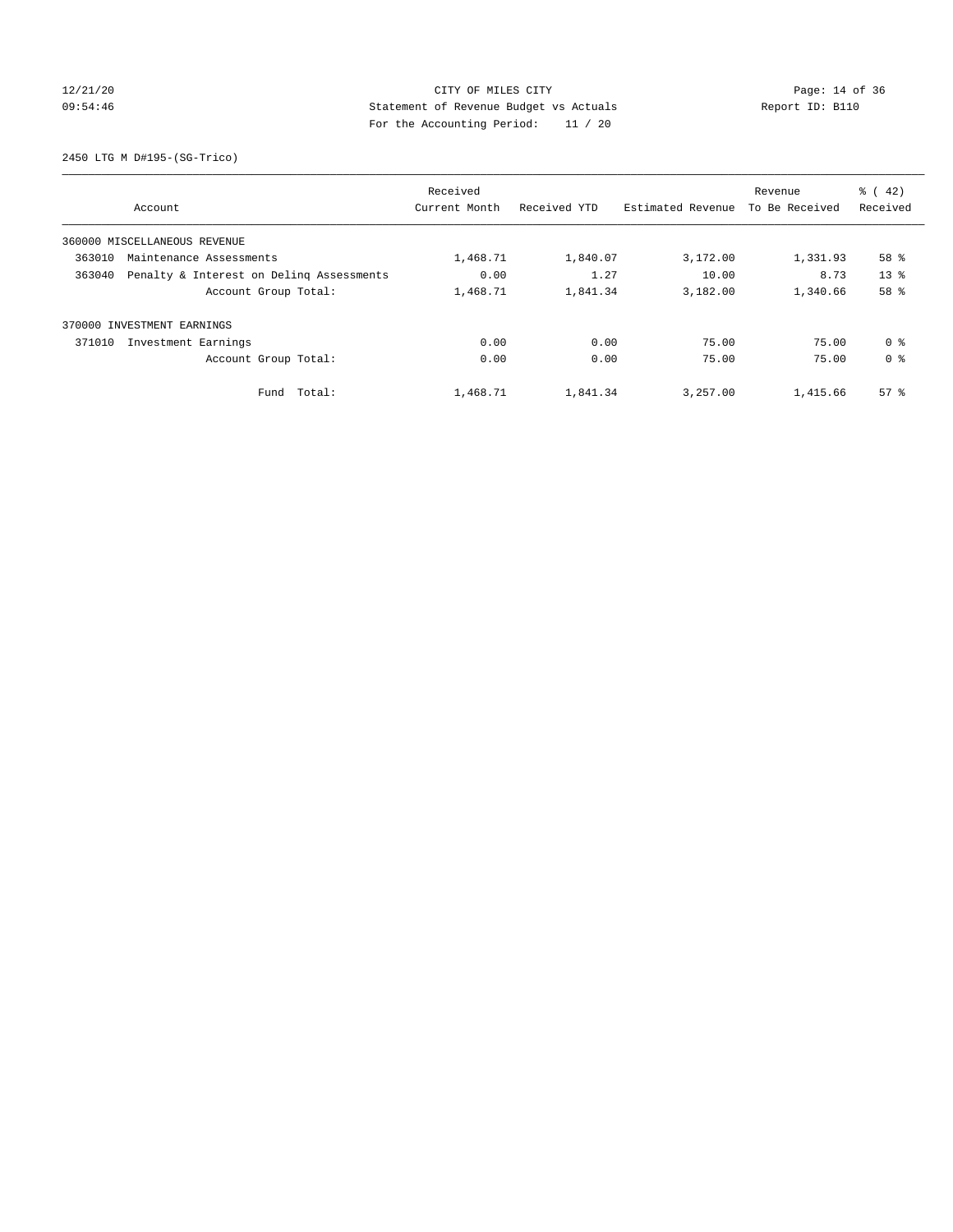## 12/21/20 Page: 15 of 36 09:54:46 Statement of Revenue Budget vs Actuals Report ID: B110 For the Accounting Period: 11 / 20

2470 LTG M D#202-(SG-MDU&NV)

|        | Account                                  | Received<br>Current Month | Received YTD | Estimated Revenue | Revenue<br>To Be Received | $\frac{1}{6}$ ( 42)<br>Received |
|--------|------------------------------------------|---------------------------|--------------|-------------------|---------------------------|---------------------------------|
|        | 360000 MISCELLANEOUS REVENUE             |                           |              |                   |                           |                                 |
| 363010 | Maintenance Assessments                  | 2,527.85                  | 3,150.89     | 5,542.00          | 2,391.11                  | 57%                             |
| 363040 | Penalty & Interest on Deling Assessments | 0.00                      | 20.00        | 75.00             | 55.00                     | $27$ $%$                        |
|        | Account Group Total:                     | 2,527.85                  | 3,170.89     | 5,617.00          | 2,446.11                  | 56%                             |
| 370000 | INVESTMENT EARNINGS                      |                           |              |                   |                           |                                 |
| 371010 | Investment Earnings                      | 0.00                      | 0.00         | 50.00             | 50.00                     | 0 <sup>8</sup>                  |
|        | Account Group Total:                     | 0.00                      | 0.00         | 50.00             | 50.00                     | 0 <sup>8</sup>                  |
|        | Fund Total:                              | 2,527.85                  | 3,170.89     | 5,667.00          | 2,496.11                  | 56 <sup>8</sup>                 |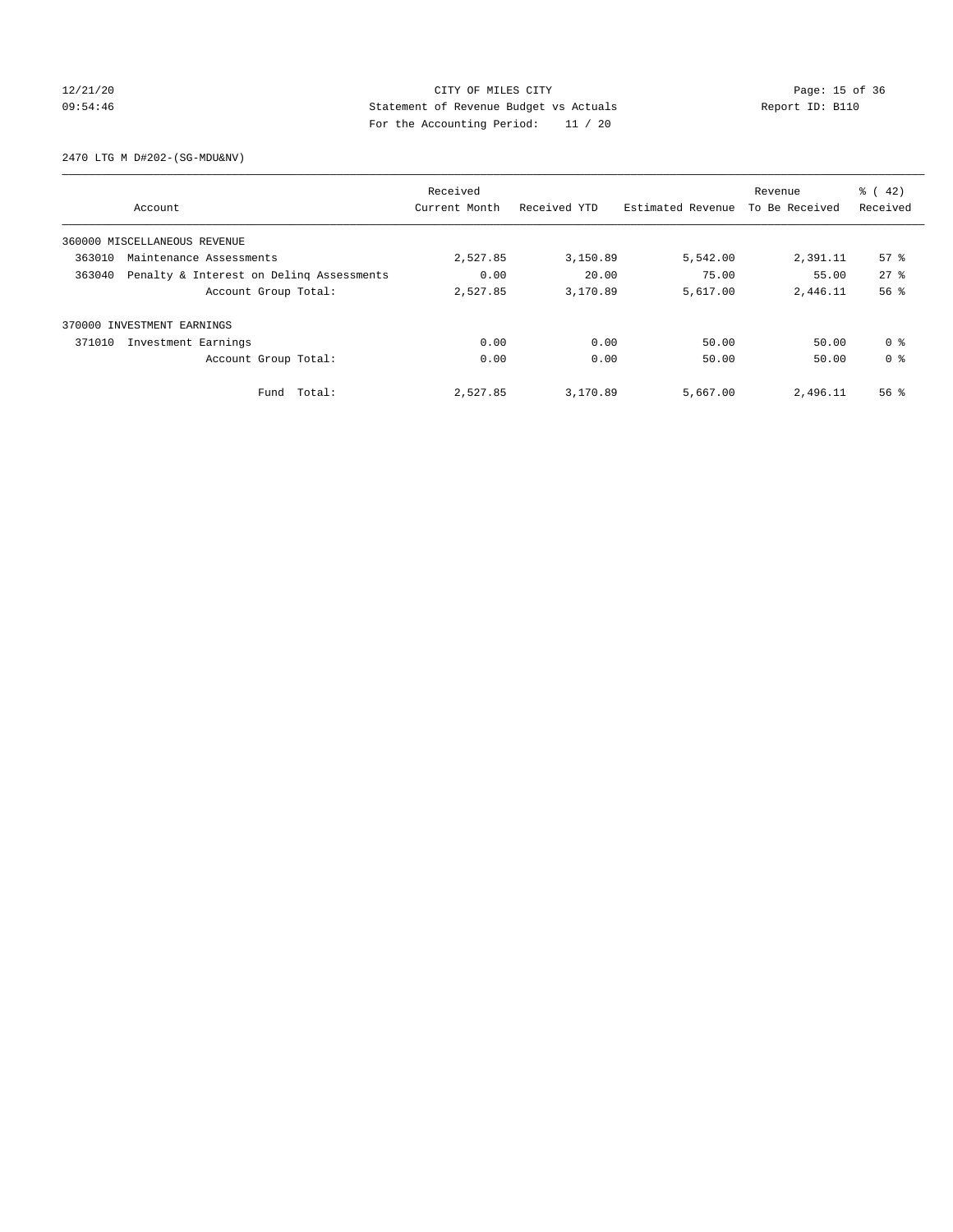## 12/21/20 Page: 16 of 36 CITY OF MILES CITY CHANGES CONTROL PAGE: 16 of 36 09:54:46 Statement of Revenue Budget vs Actuals Report ID: B110 For the Accounting Period: 11 / 20

2480 LTG M M#173-(Milestown Estates)

| Account                                            | Received<br>Current Month | Received YTD | Revenue<br>Estimated Revenue | To Be Received | $\frac{1}{6}$ ( 42)<br>Received |
|----------------------------------------------------|---------------------------|--------------|------------------------------|----------------|---------------------------------|
|                                                    |                           |              |                              |                |                                 |
| 360000 MISCELLANEOUS REVENUE                       |                           |              |                              |                |                                 |
| 363010<br>Maintenance Assessments                  | 1,808.19                  | 1,990.07     | 3,276.00                     | 1,285.93       | 61 %                            |
| Penalty & Interest on Deling Assessments<br>363040 | 0.00                      | 0.00         | 10.00                        | 10.00          | 0 <sup>8</sup>                  |
| Account Group Total:                               | 1,808.19                  | 1,990.07     | 3,286.00                     | 1,295.93       | 61 %                            |
| 370000 INVESTMENT EARNINGS                         |                           |              |                              |                |                                 |
| 371010<br>Investment Earnings                      | 0.00                      | 0.00         | 20.00                        | 20.00          | 0 <sup>8</sup>                  |
| Account Group Total:                               | 0.00                      | 0.00         | 20.00                        | 20.00          | 0 <sup>8</sup>                  |
| Fund Total:                                        | 1,808.19                  | 1,990.07     | 3,306.00                     | 1,315.93       | 60 %                            |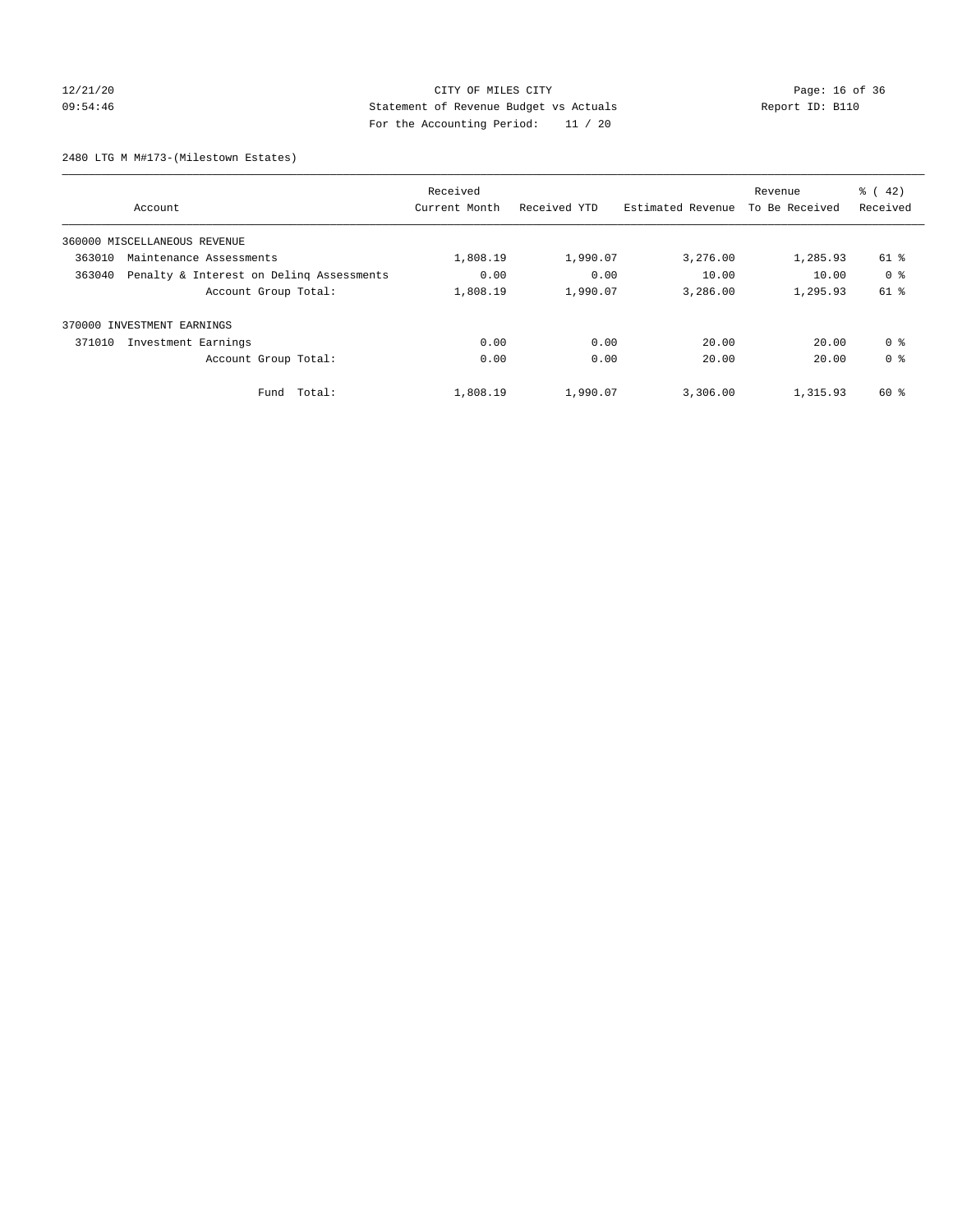## 12/21/20 Page: 17 of 36 09:54:46 Statement of Revenue Budget vs Actuals Report ID: B110 For the Accounting Period: 11 / 20

2510 STR MAINT DIST #204

|        |                                          | Received      |              |                   | Revenue        | $\frac{3}{6}$ ( 42) |
|--------|------------------------------------------|---------------|--------------|-------------------|----------------|---------------------|
|        | Account                                  | Current Month | Received YTD | Estimated Revenue | To Be Received | Received            |
|        | 330000 INTERGOVERNMENTAL REVENUES        |               |              |                   |                |                     |
| 331113 | FEMA -Projects                           | 0.00          | 0.00         | 18,400.00         | 18,400.00      | 0 <sup>8</sup>      |
| 331990 | Federal Stimulus                         | 4,488.92      | 4,488.92     | 0.00              | $-4,488.92$    | $***$ $\approx$     |
|        | Account Group Total:                     | 4,488.92      | 4,488.92     | 18,400.00         | 13,911.08      | $24$ $%$            |
|        | 360000 MISCELLANEOUS REVENUE             |               |              |                   |                |                     |
| 362020 | MISC REVENUE                             | 0.00          | 10,422.50    | 0.00              | $-10.422.50$   | $***$ $\approx$     |
| 363010 | Maintenance Assessments                  | 792,861.38    | 991, 393.42  | 1,803,521.00      | 812, 127.58    | 55 <sup>8</sup>     |
| 363040 | Penalty & Interest on Deling Assessments | 452.32        | 1,926.32     | 4,000.00          | 2,073.68       | 48 %                |
|        | Account Group Total:                     | 793, 313.70   | 1,003,742.24 | 1,807,521.00      | 803, 778. 76   | 56 <sup>8</sup>     |
|        | 370000 INVESTMENT EARNINGS               |               |              |                   |                |                     |
| 371010 | Investment Earnings                      | 0.00          | 0.00         | 10,000.00         | 10,000.00      | 0 <sup>8</sup>      |
|        | Account Group Total:                     | 0.00          | 0.00         | 10,000.00         | 10,000.00      | 0 <sup>8</sup>      |
|        | 380000 OTHER FINANCING SOURCES           |               |              |                   |                |                     |
| 383000 | Interfund Operating Transfer             | 0.00          | 0.00         | 684,208.00        | 684,208.00     | 0 <sup>8</sup>      |
|        | Account Group Total:                     | 0.00          | 0.00         | 684,208.00        | 684,208.00     | 0 <sup>8</sup>      |
|        | Fund Total:                              | 797,802.62    | 1,008,231.16 | 2,520,129.00      | 1,511,897.84   | $40*$               |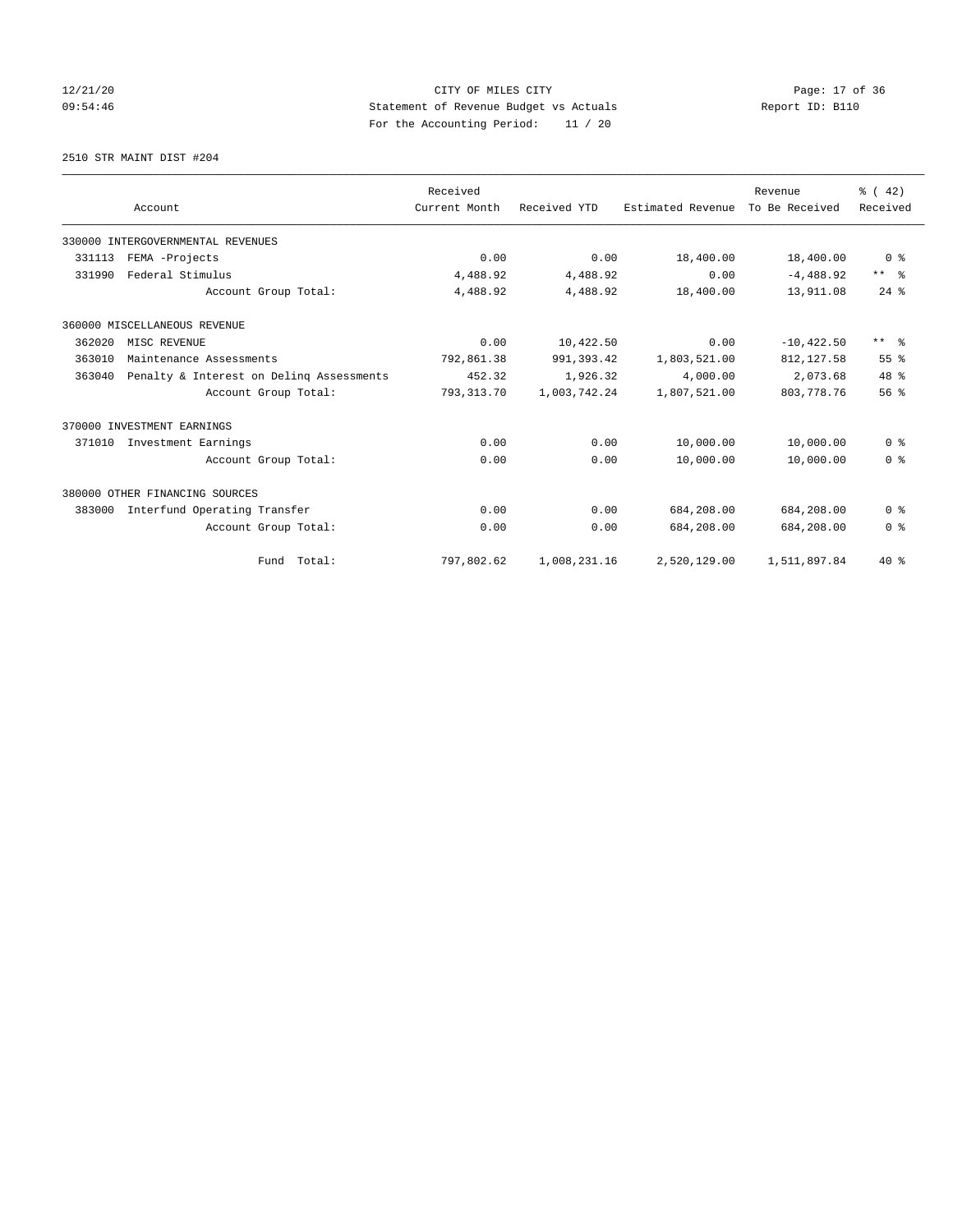## 12/21/20 Page: 18 of 36 09:54:46 Statement of Revenue Budget vs Actuals Report ID: B110 For the Accounting Period: 11 / 20

2520 STR MAINT DIST #205

|        |                                          | Received      |              |                   | Revenue        | $\frac{3}{6}$ ( 42) |
|--------|------------------------------------------|---------------|--------------|-------------------|----------------|---------------------|
|        | Account                                  | Current Month | Received YTD | Estimated Revenue | To Be Received | Received            |
|        | 330000 INTERGOVERNMENTAL REVENUES        |               |              |                   |                |                     |
| 331113 | FEMA -Projects                           | 0.00          | 0.00         | 4,600.00          | 4,600.00       | 0 <sup>8</sup>      |
| 331990 | Federal Stimulus                         | 1,122.20      | 1,122.20     | 0.00              | $-1,122.20$    | $***$ $ -$          |
|        | Account Group Total:                     | 1,122.20      | 1,122.20     | 4,600.00          | 3,477.80       | $24$ $%$            |
|        | 360000 MISCELLANEOUS REVENUE             |               |              |                   |                |                     |
| 362020 | MISC REVENUE                             | 0.00          | 2,544.00     | 0.00              | $-2,544.00$    | $***$ $\approx$     |
| 363010 | Maintenance Assessments                  | 87, 329.12    | 115,984.66   | 207,362.00        | 91,377.34      | 56%                 |
| 363040 | Penalty & Interest on Deling Assessments | 36.15         | 236.24       | 1,000.00          | 763.76         | $24$ $%$            |
|        | Account Group Total:                     | 87, 365.27    | 118,764.90   | 208,362.00        | 89,597.10      | 57%                 |
|        | 370000 INVESTMENT EARNINGS               |               |              |                   |                |                     |
| 371010 | Investment Earnings                      | 0.00          | 0.00         | 4,000.00          | 4,000.00       | 0 <sup>8</sup>      |
|        | Account Group Total:                     | 0.00          | 0.00         | 4,000.00          | 4,000.00       | 0 <sup>8</sup>      |
|        | 380000 OTHER FINANCING SOURCES           |               |              |                   |                |                     |
| 383000 | Interfund Operating Transfer             | 0.00          | 0.00         | 83,878.00         | 83,878.00      | 0 <sup>8</sup>      |
|        | Account Group Total:                     | 0.00          | 0.00         | 83,878.00         | 83,878.00      | 0 <sup>8</sup>      |
|        | Fund Total:                              | 88, 487. 47   | 119,887.10   | 300,840.00        | 180,952.90     | $40*$               |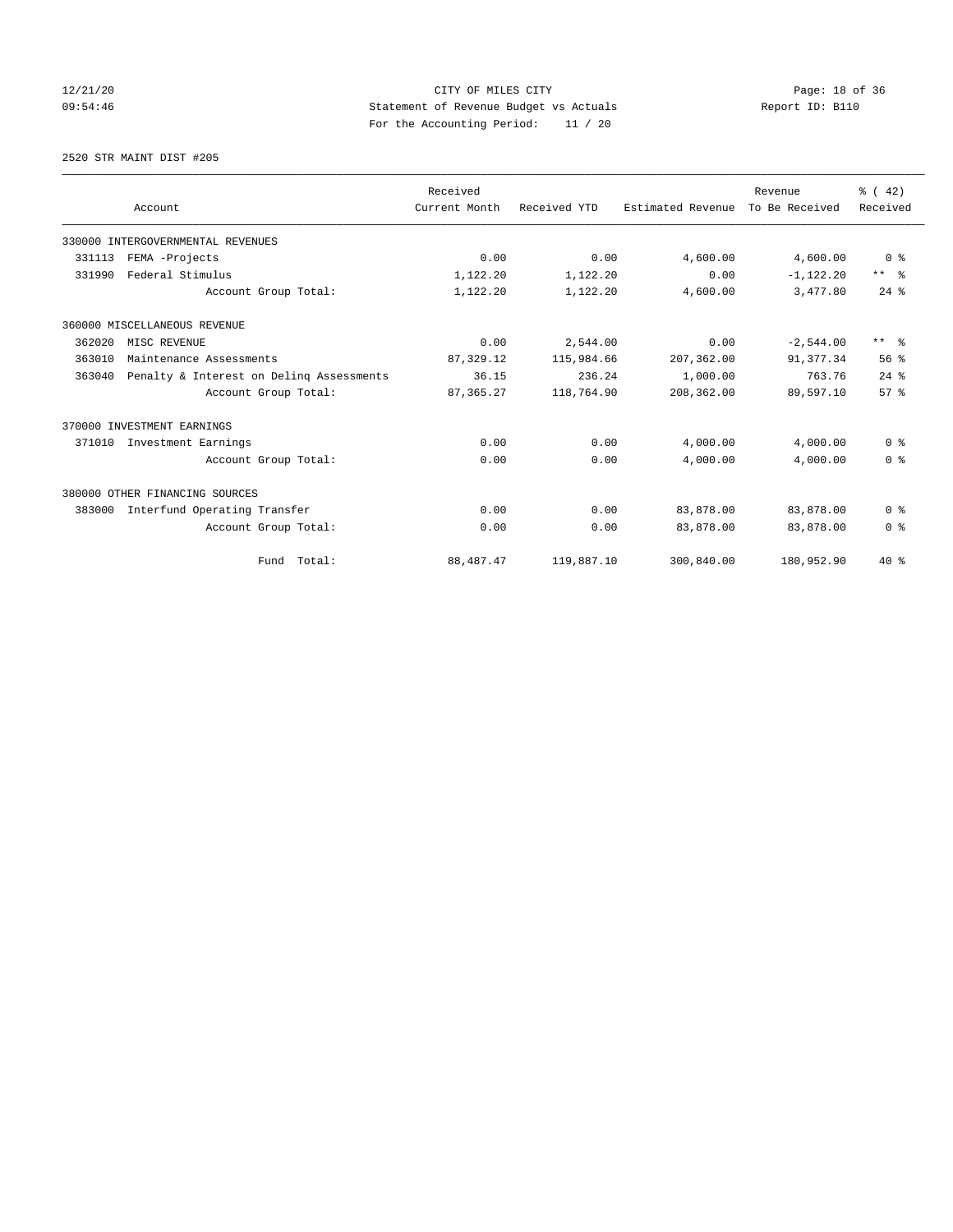# 12/21/20 Page: 19 of 36 CITY OF MILES CITY CHANGES CONTROL PAGE: 19 of 36 09:54:46 Statement of Revenue Budget vs Actuals Report ID: B110 For the Accounting Period: 11 / 20

2540 STR MAINT DIST#207-(MILESTOWN ESTATES)

|        | Account                                  | Received<br>Current Month | Received YTD | Estimated Revenue | Revenue<br>To Be Received | $\frac{1}{6}$ ( 42)<br>Received |
|--------|------------------------------------------|---------------------------|--------------|-------------------|---------------------------|---------------------------------|
|        |                                          |                           |              |                   |                           |                                 |
|        | 360000 MISCELLANEOUS REVENUE             |                           |              |                   |                           |                                 |
| 363010 | Maintenance Assessments                  | 2,536.64                  | 2,778.82     | 4,620.00          | 1,841.18                  | 60 %                            |
| 363040 | Penalty & Interest on Deling Assessments | 0.00                      | 0.00         | 20.00             | 20.00                     | 0 <sup>8</sup>                  |
|        | Account Group Total:                     | 2,536.64                  | 2,778.82     | 4,640.00          | 1,861.18                  | 60 %                            |
|        | 370000 INVESTMENT EARNINGS               |                           |              |                   |                           |                                 |
| 371010 | Investment Earnings                      | 0.00                      | 0.00         | 100.00            | 100.00                    | 0 <sup>8</sup>                  |
|        | Account Group Total:                     | 0.00                      | 0.00         | 100.00            | 100.00                    | 0 <sup>8</sup>                  |
|        | Total:<br>Fund                           | 2,536.64                  | 2,778.82     | 4,740.00          | 1,961.18                  | 59 <sub>8</sub>                 |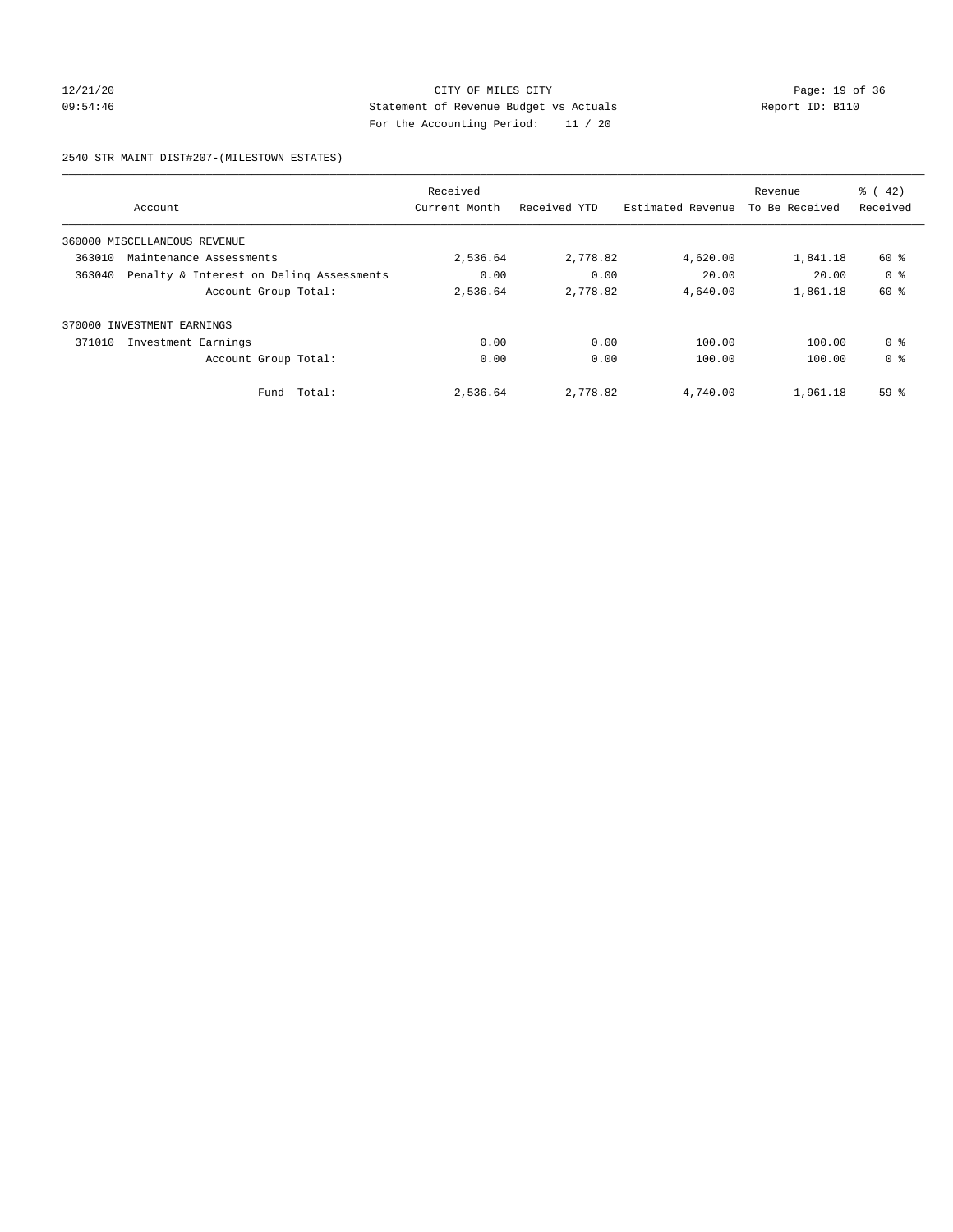## 12/21/20 Page: 20 of 36 09:54:46 Statement of Revenue Budget vs Actuals Report ID: B110 For the Accounting Period: 11 / 20

2701 Fire Grants

|        | Account                           | Received<br>Current Month | Received YTD | Estimated Revenue | Revenue<br>To Be Received | % (42)<br>Received |
|--------|-----------------------------------|---------------------------|--------------|-------------------|---------------------------|--------------------|
|        | 330000 INTERGOVERNMENTAL REVENUES |                           |              |                   |                           |                    |
| 331113 | FEMA -Projects                    | 0.00                      | 0.00         | 300,000.00        | 300,000.00                | 0 <sup>8</sup>     |
|        | Account Group Total:              | 0.00                      | 0.00         | 300,000.00        | 300,000.00                | 0 <sup>8</sup>     |
|        | 360000 MISCELLANEOUS REVENUE      |                           |              |                   |                           |                    |
| 362020 | MISC REVENUE                      | 0.00                      | 0.00         | 24,087.00         | 24,087.00                 | 0 <sup>8</sup>     |
| 365040 | DONATIONS-FIRE/AMB                | 0.00                      | 0.00         | 350.00            | 350.00                    | 0 <sup>8</sup>     |
| 367000 | Sale of Junk or Salvage           | 0.00                      | 0.00         | 1,000.00          | 1,000.00                  | 0 <sup>8</sup>     |
|        | Account Group Total:              | 0.00                      | 0.00         | 25,437.00         | 25,437.00                 | 0 <sup>8</sup>     |
|        | Total:<br>Fund                    | 0.00                      | 0.00         | 325, 437.00       | 325, 437.00               | 0 <sup>8</sup>     |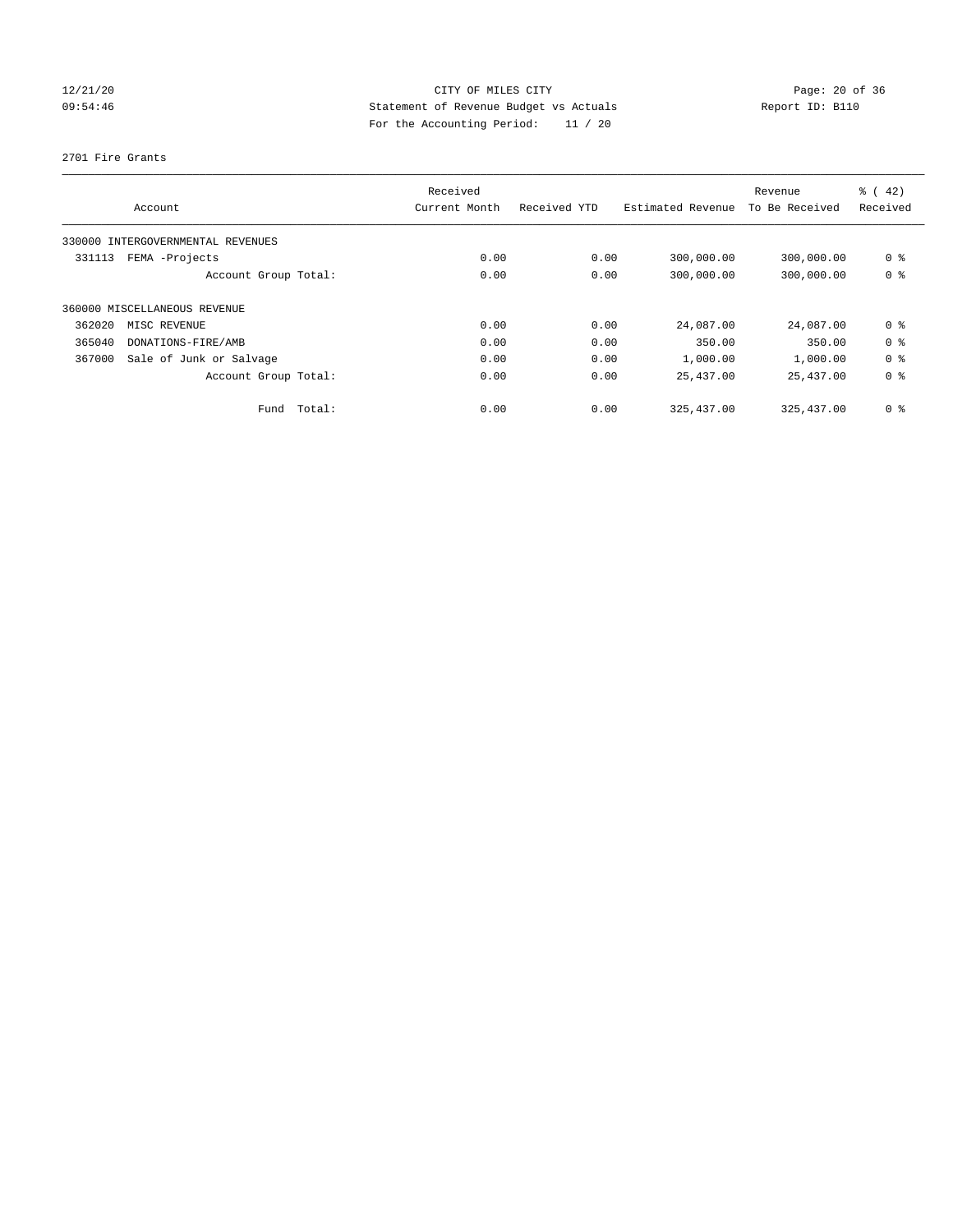## 12/21/20 Page: 21 of 36 CITY OF MILES CITY CHANGES CITY 09:54:46 Statement of Revenue Budget vs Actuals Report ID: B110 For the Accounting Period: 11 / 20

2820 GAS TAX

| Account                              | Received<br>Current Month | Received YTD | Estimated Revenue | Revenue<br>To Be Received | $\frac{1}{6}$ ( 42)<br>Received |
|--------------------------------------|---------------------------|--------------|-------------------|---------------------------|---------------------------------|
| 330000 INTERGOVERNMENTAL REVENUES    |                           |              |                   |                           |                                 |
| Gasoline Tax Apportionment<br>335040 | 14,184.04                 | 70,920.15    | 170,208.00        | 99,287.85                 | $42*$                           |
| Account Group Total:                 | 14,184.04                 | 70,920.15    | 170,208.00        | 99,287.85                 | $42*$                           |
| Fund Total:                          | 14,184.04                 | 70,920.15    | 170,208.00        | 99,287.85                 | $42*$                           |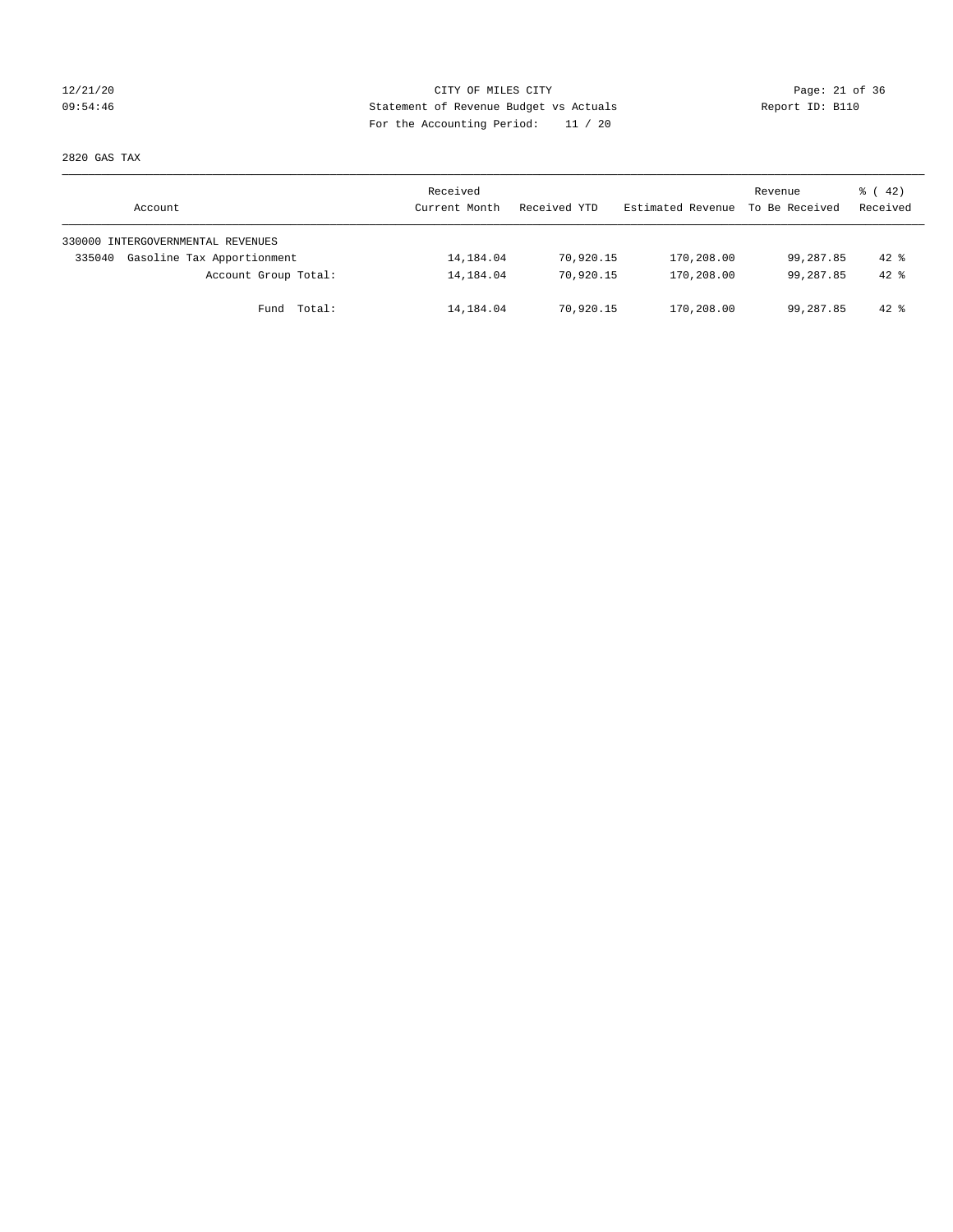## 12/21/20 Page: 22 of 36 09:54:46 Statement of Revenue Budget vs Actuals Report ID: B110 For the Accounting Period: 11 / 20

### 2821 HB473- Fuel Tax

|                                        | Received      |              |                   |                | $\frac{1}{6}$ (42) |
|----------------------------------------|---------------|--------------|-------------------|----------------|--------------------|
| Account                                | Current Month | Received YTD | Estimated Revenue | To Be Received | Received           |
| 330000 INTERGOVERNMENTAL REVENUES      |               |              |                   |                |                    |
| 335041<br>HB473                        | 0.00          | 0.00         | 100,000.00        | 100,000.00     | 0 %                |
| Account Group Total:                   | 0.00          | 0.00         | 100,000.00        | 100,000.00     | 0 <sup>8</sup>     |
| OTHER FINANCING SOURCES<br>380000      |               |              |                   |                |                    |
| Interfund Operating Transfer<br>383000 | 0.00          | 0.00         | 5,000.00          | 5,000.00       | 0 <sup>8</sup>     |
| Account Group Total:                   | 0.00          | 0.00         | 5,000.00          | 5,000.00       | 0 <sup>8</sup>     |
| Fund Total:                            | 0.00          | 0.00         | 105,000.00        | 105,000.00     | 0 %                |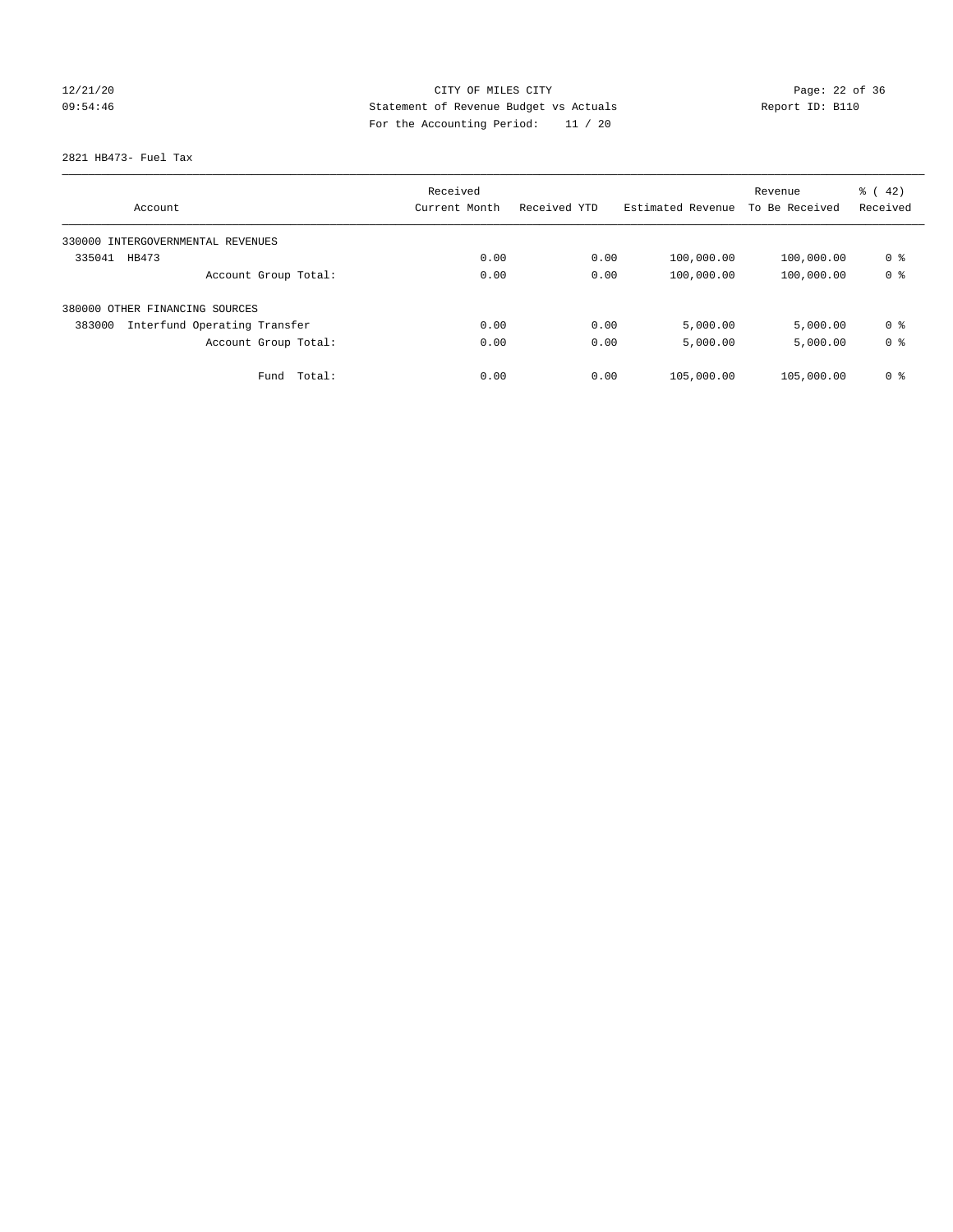## 12/21/20 Page: 23 of 36 09:54:46 Statement of Revenue Budget vs Actuals Report ID: B110 For the Accounting Period: 11 / 20

2850 Southeastern Montana Dispatch-911

|                                   | Received      |              |                   | Revenue        | $\frac{1}{6}$ ( 42) |
|-----------------------------------|---------------|--------------|-------------------|----------------|---------------------|
| Account                           | Current Month | Received YTD | Estimated Revenue | To Be Received | Received            |
| 330000 INTERGOVERNMENTAL REVENUES |               |              |                   |                |                     |
| Basic 911 Funds<br>335080         | 0.00          | 47,935.32    | 201,000.00        | 153,064.68     | $24$ %              |
| Account Group Total:              | 0.00          | 47,935.32    | 201,000.00        | 153,064.68     | $24$ $%$            |
| 370000 INVESTMENT EARNINGS        |               |              |                   |                |                     |
| 371010<br>Investment Earnings     | 0.00          | 0.00         | 9,051.00          | 9,051.00       | 0 <sup>8</sup>      |
| Account Group Total:              | 0.00          | 0.00         | 9,051.00          | 9,051.00       | 0 <sup>8</sup>      |
| Total:<br>Fund                    | 0.00          | 47,935.32    | 210,051.00        | 162, 115.68    | $23*$               |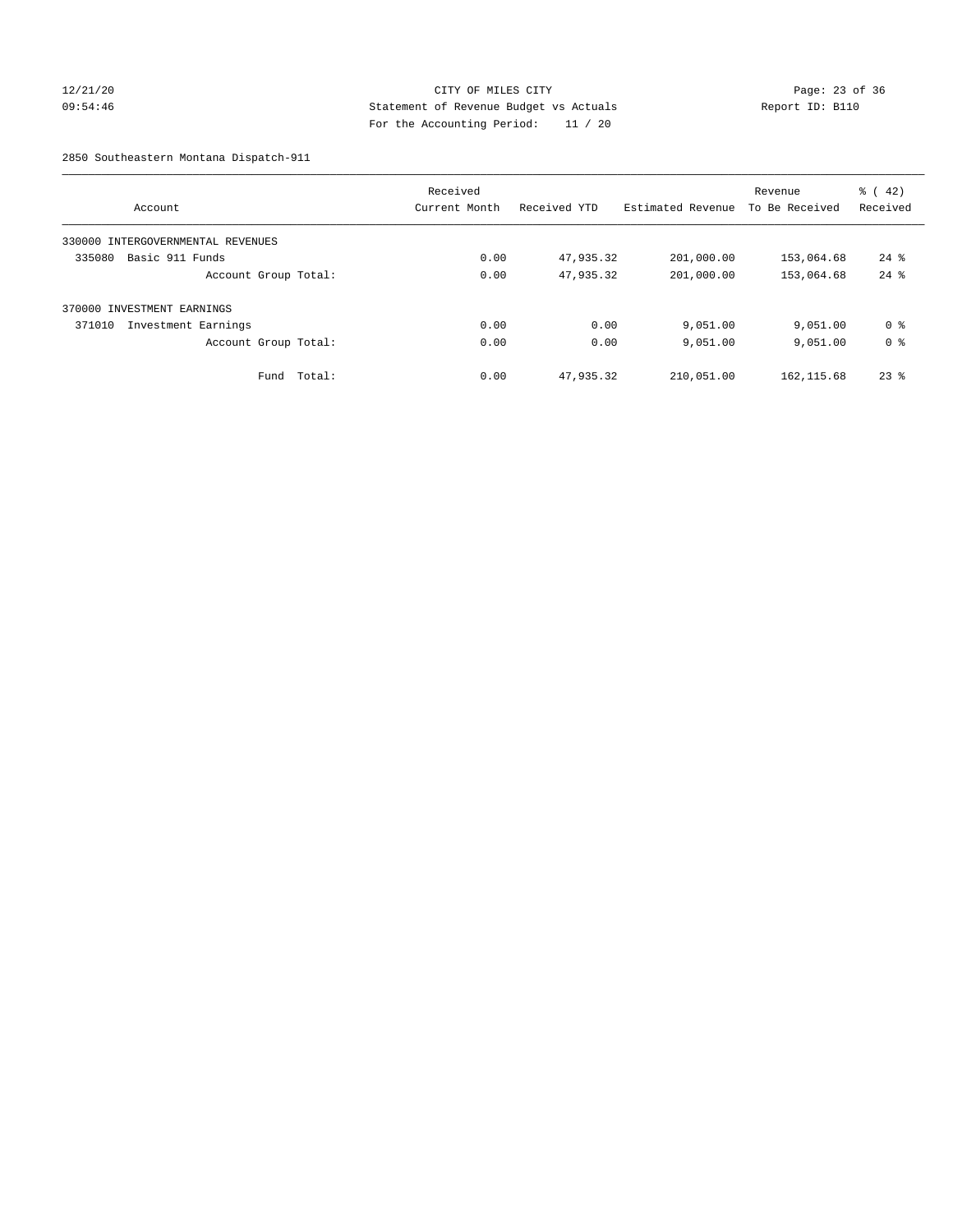## 12/21/20 Page: 24 of 36 09:54:46 Statement of Revenue Budget vs Actuals Report ID: B110 For the Accounting Period: 11 / 20

2880 LIBRARY GRANTS

|        |                                   | Received      |              |                   |                | $\frac{1}{6}$ ( 42) |
|--------|-----------------------------------|---------------|--------------|-------------------|----------------|---------------------|
|        | Account                           | Current Month | Received YTD | Estimated Revenue | To Be Received | Received            |
|        | 330000 INTERGOVERNMENTAL REVENUES |               |              |                   |                |                     |
| 334100 | Library - State Aid               | 0.00          | 5,398.69     | 5,399.00          | 0.31           | $100*$              |
| 334101 | HB#193-Interlibrary Loan Reimb    | 0.00          | 0.00         | 5,000.00          | 5,000.00       | 0 <sup>8</sup>      |
| 334104 | Sagebrush Fed Headquarters        | 0.00          | 0.00         | 5,757.00          | 5,757.00       | 0 <sup>8</sup>      |
| 334105 | Sagebrush Fed/Coal Sev Tax        | 0.00          | 5,756.23     | 0.00              | $-5.756.23$    | $***$ 8             |
|        | Account Group Total:              | 0.00          | 11, 154.92   | 16,156.00         | 5,001.08       | 69 %                |
|        | Total:<br>Fund                    | 0.00          | 11,154.92    | 16,156.00         | 5,001.08       | 69 %                |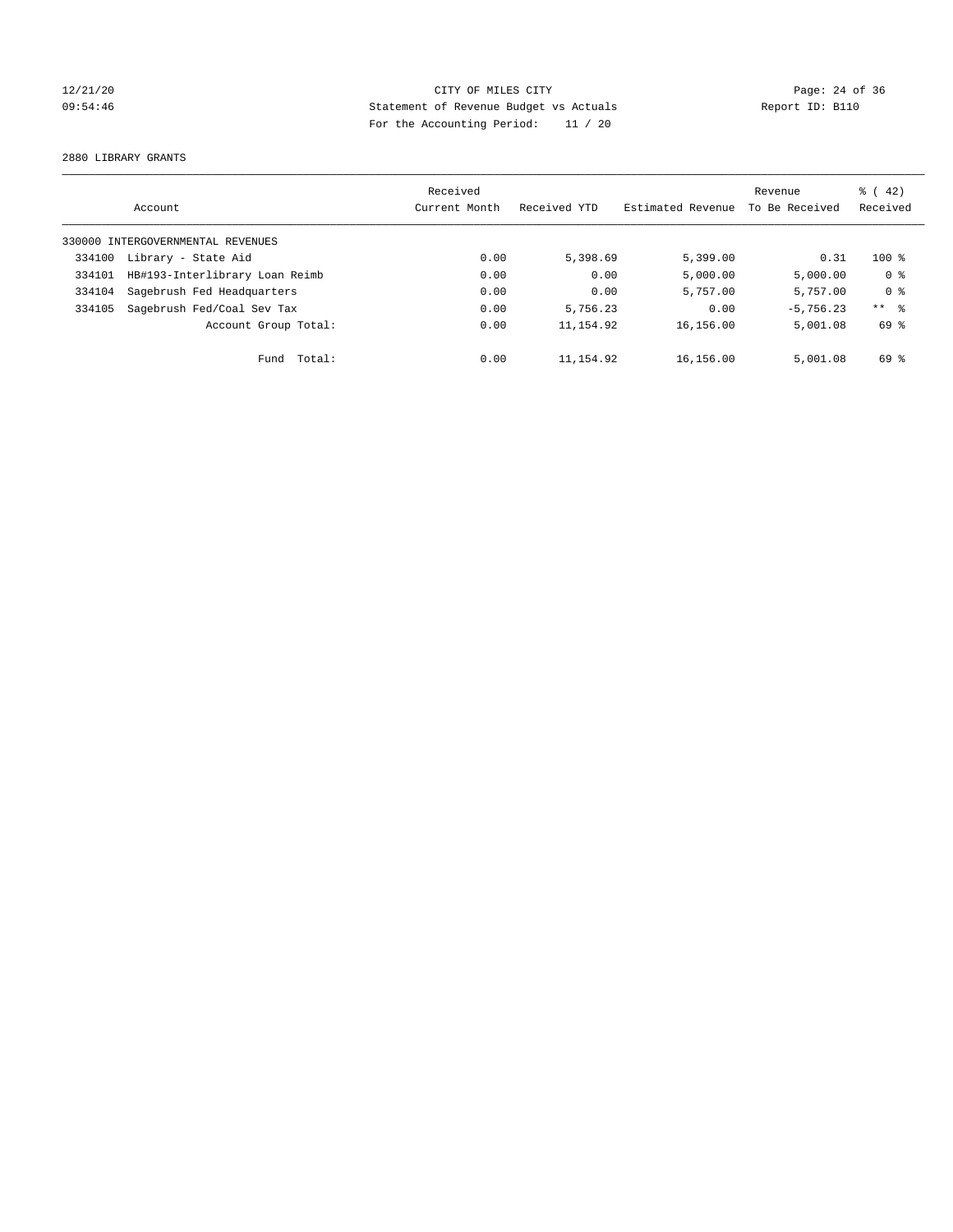## 12/21/20 Page: 25 of 36 09:54:46 Statement of Revenue Budget vs Actuals Report ID: B110 For the Accounting Period: 11 / 20

2935 Historic Preservation

|                                        | Received      |              |                   | Revenue        | $\frac{1}{6}$ ( 42) |
|----------------------------------------|---------------|--------------|-------------------|----------------|---------------------|
| Account                                | Current Month | Received YTD | Estimated Revenue | To Be Received | Received            |
| 330000 INTERGOVERNMENTAL REVENUES      |               |              |                   |                |                     |
| 334000<br>State Grants                 | 0.00          | 0.00         | 6,000.00          | 6,000.00       | 0 %                 |
| Account Group Total:                   | 0.00          | 0.00         | 6,000.00          | 6,000.00       | 0 <sup>8</sup>      |
| 380000 OTHER FINANCING SOURCES         |               |              |                   |                |                     |
| Interfund Operating Transfer<br>383000 | 0.00          | 0.00         | 3,000.00          | 3,000.00       | 0 <sup>8</sup>      |
| Account Group Total:                   | 0.00          | 0.00         | 3,000.00          | 3,000.00       | 0 <sup>8</sup>      |
| Total:<br>Fund                         | 0.00          | 0.00         | 9,000.00          | 9.000.00       | 0 <sup>8</sup>      |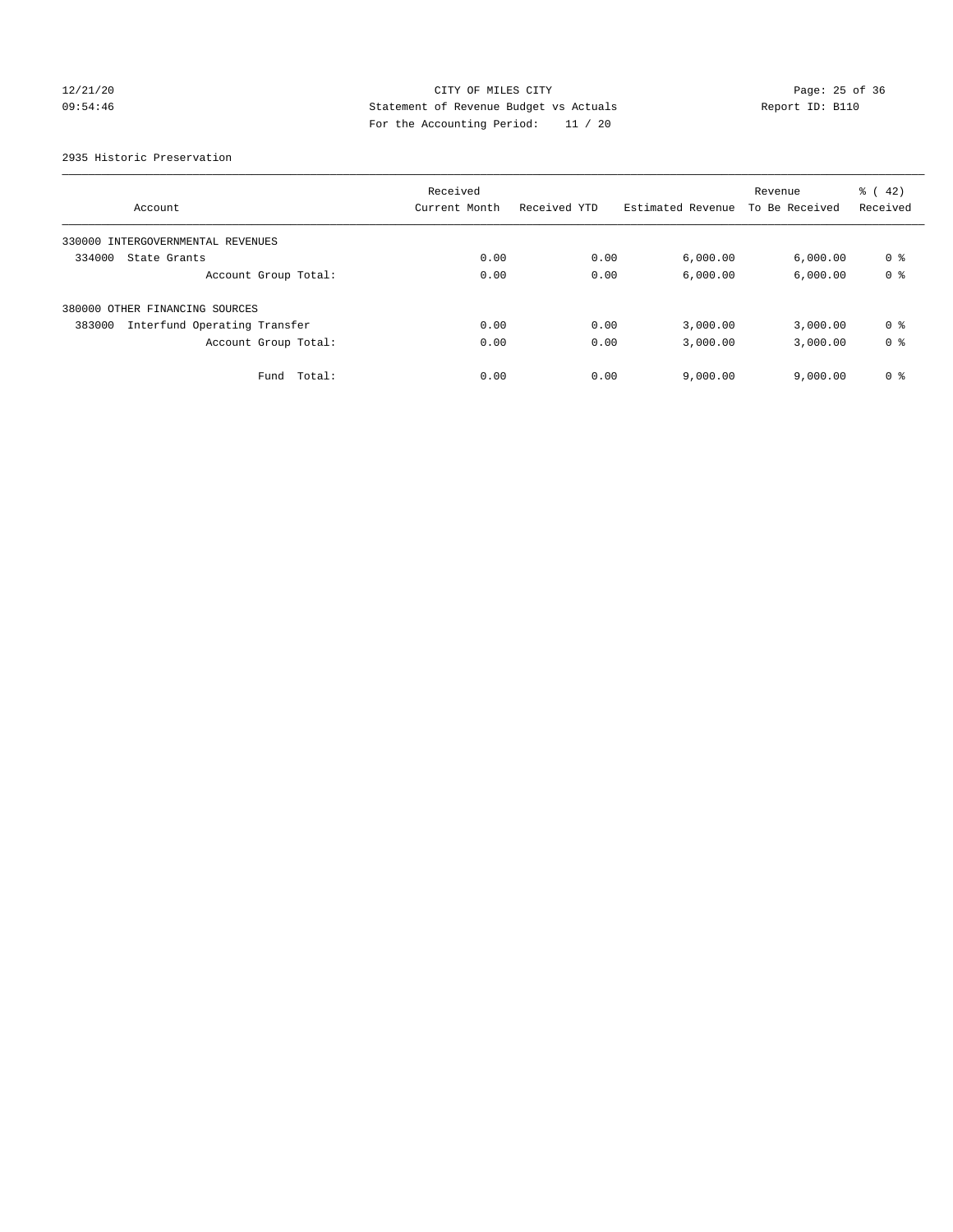# 12/21/20 Page: 26 of 36 CITY OF MILES CITY CHANGES CONTROL PAGE: 26 of 36 09:54:46 Statement of Revenue Budget vs Actuals Report ID: B110 For the Accounting Period: 11 / 20

2985 RETIRED SENIOR VOLUNTEER PROG (RSVP)

|        |                              | Received      |              |                   | Revenue        | $\frac{6}{6}$ ( 42) |
|--------|------------------------------|---------------|--------------|-------------------|----------------|---------------------|
|        | Account                      | Current Month | Received YTD | Estimated Revenue | To Be Received | Received            |
| 330000 | INTERGOVERNMENTAL REVENUES   |               |              |                   |                |                     |
| 331165 | RSVP FEDERAL GRANTS          | 6,339.87      | 27,318.72    | 86,412.00         | 59,093.28      | $32*$               |
|        | Account Group Total:         | 6,339.87      | 27, 318.72   | 86,412.00         | 59,093.28      | 328                 |
|        | 360000 MISCELLANEOUS REVENUE |               |              |                   |                |                     |
| 362020 | MISC REVENUE                 | 110.00        | 395.00       | 18,600.00         | 18,205.00      | 2 <sub>8</sub>      |
| 365000 | Contributions and Donations  | 0.00          | 1,262.29     | 0.00              | $-1, 262.29$   | $***$ $ -$          |
|        | Account Group Total:         | 110.00        | 1,657.29     | 18,600.00         | 16,942.71      | 9 <sup>°</sup>      |
|        | Total:<br>Fund               | 6,449.87      | 28,976.01    | 105,012.00        | 76,035.99      | $28$ $%$            |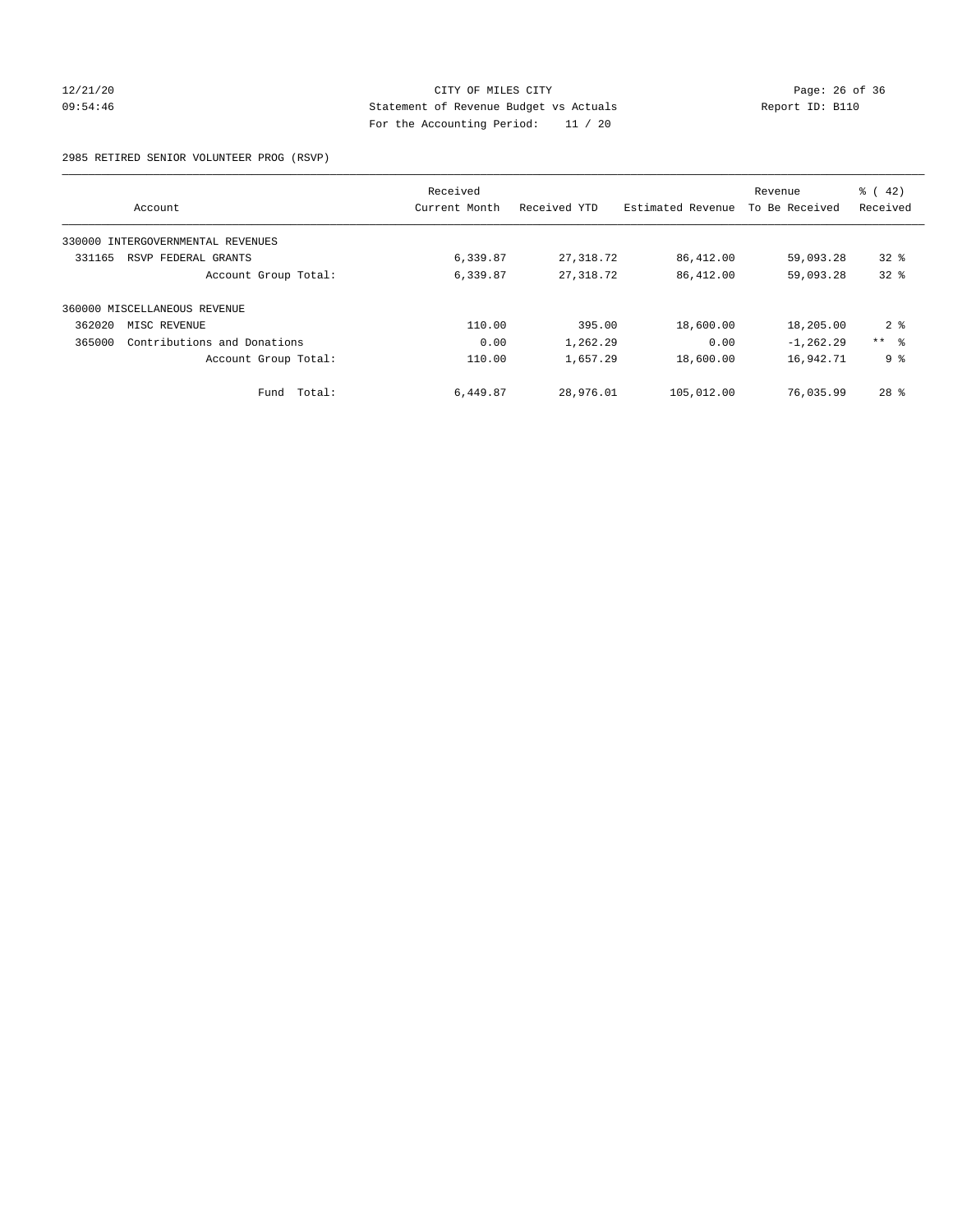## 12/21/20 Page: 27 of 36 09:54:46 Statement of Revenue Budget vs Actuals Report ID: B110 For the Accounting Period: 11 / 20

3301 Judgement Settlement/Southgate

| Account                       | Received<br>Current Month | Received YTD | Estimated Revenue | Revenue<br>To Be Received | $\frac{1}{6}$ ( 42)<br>Received |
|-------------------------------|---------------------------|--------------|-------------------|---------------------------|---------------------------------|
| 310000 TAXES                  |                           |              |                   |                           |                                 |
| Real Property Taxes<br>311010 | 45,977.53                 | 52,320.08    | 101,700.00        | 49,379.92                 | $51$ %                          |
| Account Group Total:          | 45,977.53                 | 52,320.08    | 101,700.00        | 49, 379.92                | $51$ %                          |
| 360000 MISCELLANEOUS REVENUE  |                           |              |                   |                           |                                 |
| 362000<br>Insurance Proceeds  | 100,000.00                | 100,000.00   | 100,000.00        | 0.00                      | $100*$                          |
| Account Group Total:          | 100,000.00                | 100,000.00   | 100,000.00        | 0.00                      | $100$ %                         |
| Total:<br>Fund                | 145, 977.53               | 152,320.08   | 201,700.00        | 49, 379.92                | 76 %                            |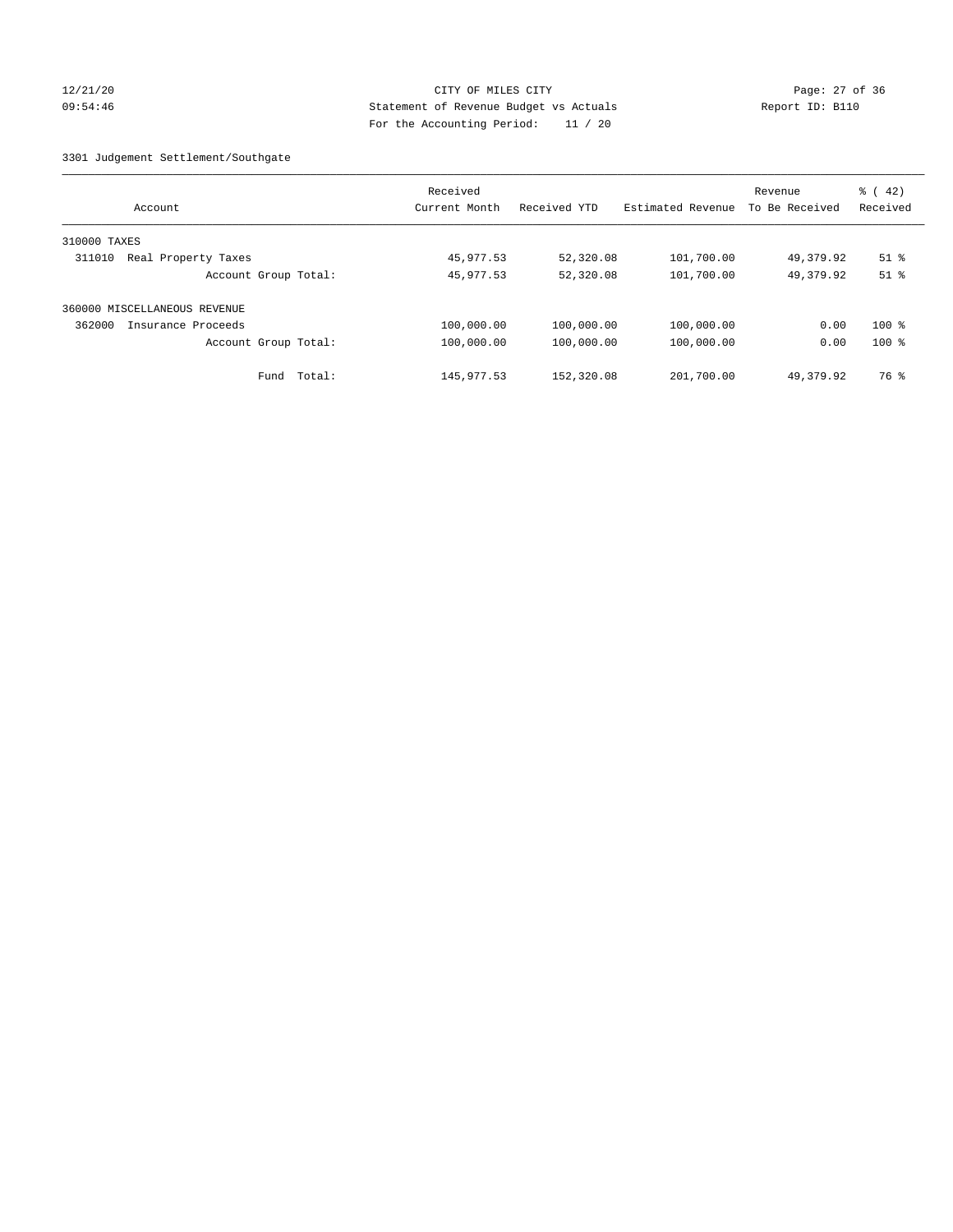## 12/21/20 Page: 28 of 36 09:54:46 Statement of Revenue Budget vs Actuals Report ID: B110 For the Accounting Period: 11 / 20

3670 SID 211

|        | Account                                 | Received<br>Current Month | Received YTD | Estimated Revenue | Revenue<br>To Be Received | $\frac{1}{6}$ ( 42)<br>Received |
|--------|-----------------------------------------|---------------------------|--------------|-------------------|---------------------------|---------------------------------|
|        | 360000 MISCELLANEOUS REVENUE            |                           |              |                   |                           |                                 |
| 363020 | Bond Principal and Interest Assessments | 1,748.94                  | 1,980.47     | 3,790.00          | 1,809.53                  | $52$ $%$                        |
|        | Account Group Total:                    | 1,748.94                  | 1,980.47     | 3,790.00          | 1,809.53                  | $52$ $%$                        |
|        | Fund Total:                             | 1,748.94                  | 1,980.47     | 3,790.00          | 1,809.53                  | $52$ $%$                        |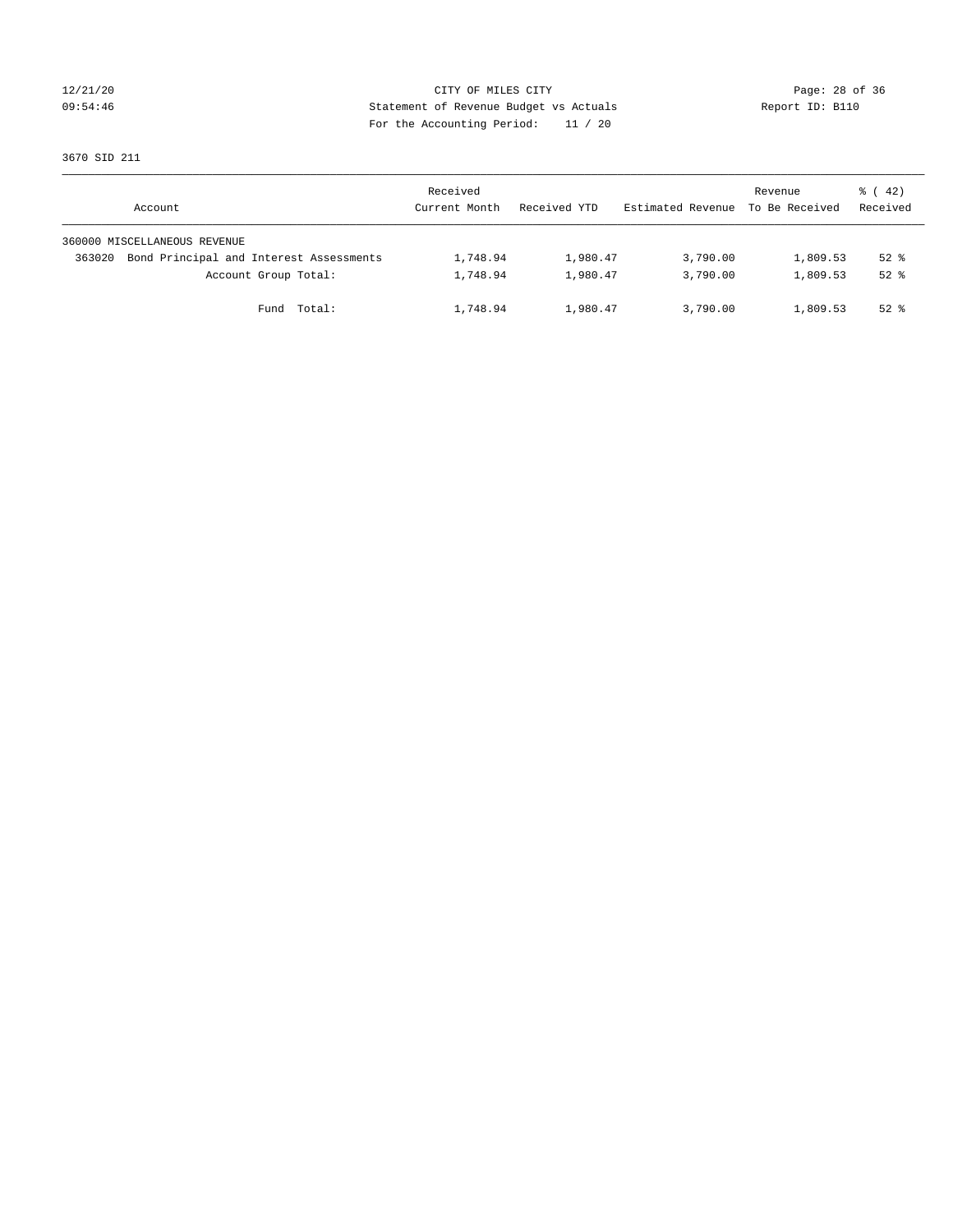# 12/21/20 Page: 29 of 36 09:54:46 Statement of Revenue Budget vs Actuals Report ID: B110 For the Accounting Period: 11 / 20

4000 General Fund Capitol Improvement Fund

| Account                       | Received<br>Current Month | Received YTD | Estimated Revenue | Revenue<br>To Be Received | $\frac{1}{6}$ ( 42)<br>Received |
|-------------------------------|---------------------------|--------------|-------------------|---------------------------|---------------------------------|
| 370000 INVESTMENT EARNINGS    |                           |              |                   |                           |                                 |
| Investment Earnings<br>371010 | 0.00                      | 0.00         | 900.00            | 900.00                    | 0 %                             |
| Account Group Total:          | 0.00                      | 0.00         | 900.00            | 900.00                    | 0 <sup>8</sup>                  |
| Fund Total:                   | 0.00                      | 0.00         | 900.00            | 900.00                    | 0 %                             |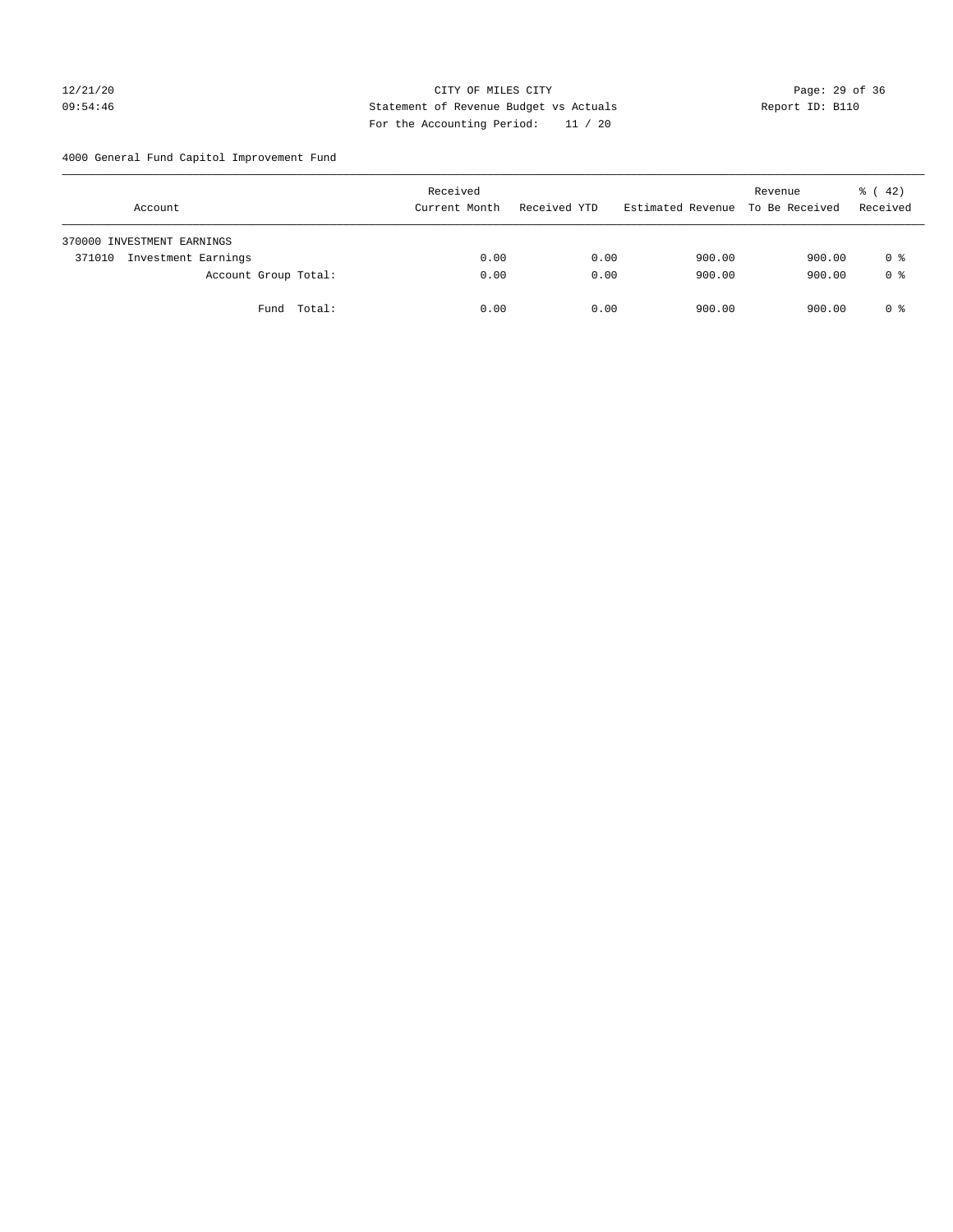# 12/21/20 Page: 30 of 36 CITY OF MILES CITY CHANGES CONTROL PAGE: 30 of 36 09:54:46 Statement of Revenue Budget vs Actuals Report ID: B110 For the Accounting Period: 11 / 20

4050 Ambulance Capital Improvement Fund

| Account                           | Received<br>Current Month | Received YTD | Estimated Revenue | Revenue<br>To Be Received | $\frac{1}{6}$ ( 42)<br>Received |
|-----------------------------------|---------------------------|--------------|-------------------|---------------------------|---------------------------------|
| 330000 INTERGOVERNMENTAL REVENUES |                           |              |                   |                           |                                 |
| 337000<br>Private Grants          | 0.00                      | 0.00         | 350.00            | 350.00                    | 0 %                             |
| Account Group Total:              | 0.00                      | 0.00         | 350.00            | 350.00                    | 0 <sup>8</sup>                  |
| Fund Total:                       | 0.00                      | 0.00         | 350.00            | 350.00                    | 0 %                             |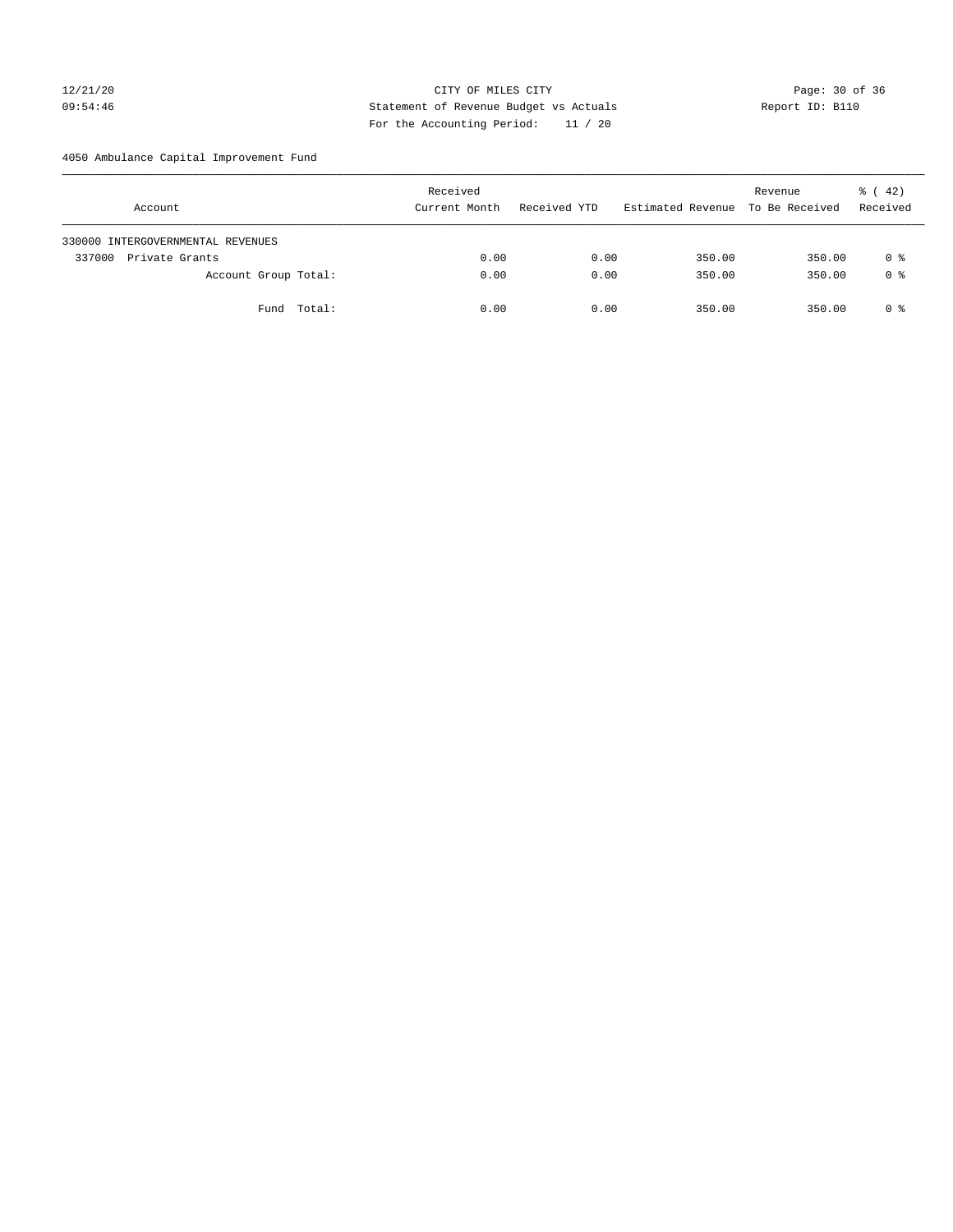## 12/21/20 Page: 31 of 36 CITY OF MILES CITY CHANGES CITY 09:54:46 Statement of Revenue Budget vs Actuals Report ID: B110 For the Accounting Period: 11 / 20

4060 CAPITAL IMPROV-PUBLIC WORKS

|        |                                    | Received      |              |                   | Revenue        | % (42)          |
|--------|------------------------------------|---------------|--------------|-------------------|----------------|-----------------|
|        | Account                            | Current Month | Received YTD | Estimated Revenue | To Be Received | Received        |
|        | 320000 LICENSES AND PERMITS        |               |              |                   |                |                 |
| 323040 | Other Miscellaneous Permits        | 350.00        | 1,400.00     | 4,200.00          | 2,800.00       | 33 <sup>8</sup> |
|        | Account Group Total:               | 350.00        | 1,400.00     | 4,200.00          | 2,800.00       | 33 <sup>8</sup> |
|        | 340000 Charges for Services        |               |              |                   |                |                 |
| 343014 | Street Cleaning                    | 0.00          | 0.00         | 10,800.00         | 10,800.00      | 0 <sup>8</sup>  |
| 343016 | Prkg Vio/Off Str-Impnd Fees        | 0.00          | 0.00         | 500.00            | 500.00         | 0 <sup>8</sup>  |
| 343018 | Sale of Street & Roadway Materials | 0.00          | 0.00         | 1,000.00          | 1,000.00       | 0 <sup>8</sup>  |
|        | Account Group Total:               | 0.00          | 0.00         | 12,300.00         | 12,300.00      | 0 <sup>8</sup>  |
|        | 370000 INVESTMENT EARNINGS         |               |              |                   |                |                 |
| 371010 | Investment Earnings                | 0.00          | 0.00         | 6,500.00          | 6,500.00       | 0 <sup>8</sup>  |
|        | Account Group Total:               | 0.00          | 0.00         | 6,500.00          | 6,500.00       | 0 <sup>8</sup>  |
|        | 380000 OTHER FINANCING SOURCES     |               |              |                   |                |                 |
| 383000 | Interfund Operating Transfer       | 0.00          | 0.00         | 75,760.00         | 75,760.00      | 0 <sup>8</sup>  |
|        | Account Group Total:               | 0.00          | 0.00         | 75,760.00         | 75,760.00      | 0 <sup>8</sup>  |
|        | Total:<br>Fund                     | 350.00        | 1,400.00     | 98,760.00         | 97,360.00      | 1 <sup>8</sup>  |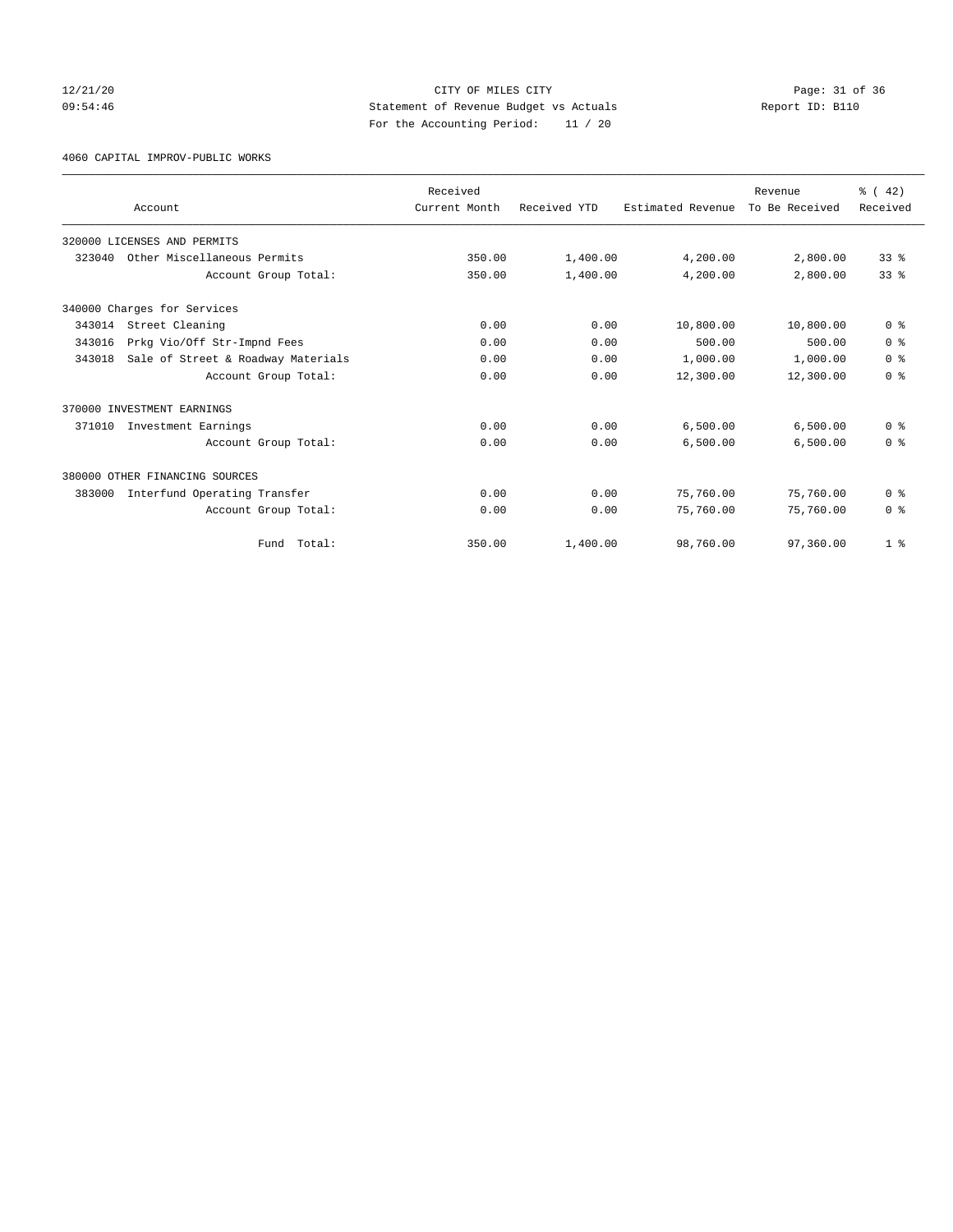# 12/21/20 Page: 32 of 36 09:54:46 Statement of Revenue Budget vs Actuals Report ID: B110 For the Accounting Period: 11 / 20

5210 WATER UTILITY

|        | Account                             | Received<br>Current Month | Received YTD | Estimated Revenue | Revenue<br>To Be Received | % (42)<br>Received |
|--------|-------------------------------------|---------------------------|--------------|-------------------|---------------------------|--------------------|
|        | 330000 INTERGOVERNMENTAL REVENUES   |                           |              |                   |                           |                    |
| 331990 | Federal Stimulus                    | 3,051.65                  | 3,051.65     | 0.00              | $-3,051.65$               | ** %               |
| 334120 | TSEP Grant                          | 0.00                      | 528,771.92   | 750,000.00        | 221, 228.08               | $71*$              |
|        | Account Group Total:                | 3,051.65                  | 531,823.57   | 750,000.00        | 218, 176. 43              | 71 %               |
|        | 340000 Charges for Services         |                           |              |                   |                           |                    |
|        | 343021 Metered Water Sales          | 146,581.12                | 1,076,367.52 | 2,028,780.00      | 952, 412.48               | 53 <sup>8</sup>    |
| 343022 | Unmetered Water Sales/Chrgoffs      | 41.73                     | 52.39        | 750.00            | 697.61                    | 7 %                |
| 343023 | Bulk Water Sales                    | 0.00                      | 2,214.95     | 10,000.00         | 7,785.05                  | $22$ $%$           |
| 343025 | Hookup Fee                          | 600.00                    | 1,305.00     | 2,500.00          | 1,195.00                  | $52$ $%$           |
| 343026 | Water Install/Tap Chrgs/Labor       | 75.00                     | 3,039.43     | 5,000.00          | 1,960.57                  | $61$ $%$           |
| 343027 | Chq for Wtr Dept. Serv              | 1,087.50                  | 7,420.73     | 20,000.00         | 12,579.27                 | 37 <sup>8</sup>    |
| 343029 | Curb Stop Replacement Fee           | 3,587.00                  | 18,228.00    | 43,000.00         | 24,772.00                 | $42*$              |
|        | Account Group Total:                | 151,972.35                | 1,108,628.02 | 2,110,030.00      | 1,001,401.98              | 53 <sup>8</sup>    |
|        | 360000 MISCELLANEOUS REVENUE        |                           |              |                   |                           |                    |
| 362020 | MISC REVENUE                        | 0.00                      | 160.33       | 0.00              | $-160.33$                 | $***$<br>- 옹       |
|        | Account Group Total:                | 0.00                      | 160.33       | 0.00              | $-160.33$                 | $***$ $ -$         |
|        | 370000 INVESTMENT EARNINGS          |                           |              |                   |                           |                    |
|        | 371010 Investment Earnings          | 0.00                      | 0.00         | 45,000.00         | 45,000.00                 | 0 <sup>8</sup>     |
|        | Account Group Total:                | 0.00                      | 0.00         | 45,000.00         | 45,000.00                 | 0 <sup>8</sup>     |
|        | 380000 OTHER FINANCING SOURCES      |                           |              |                   |                           |                    |
|        | 383000 Interfund Operating Transfer | 0.00                      | 0.00         | 100,000.00        | 100,000.00                | 0 <sup>8</sup>     |
|        | Account Group Total:                | 0.00                      | 0.00         | 100,000.00        | 100,000.00                | 0 <sup>8</sup>     |
|        | Fund<br>Total:                      | 155,024.00                | 1,640,611.92 | 3,005,030.00      | 1,364,418.08              | 55 <sup>8</sup>    |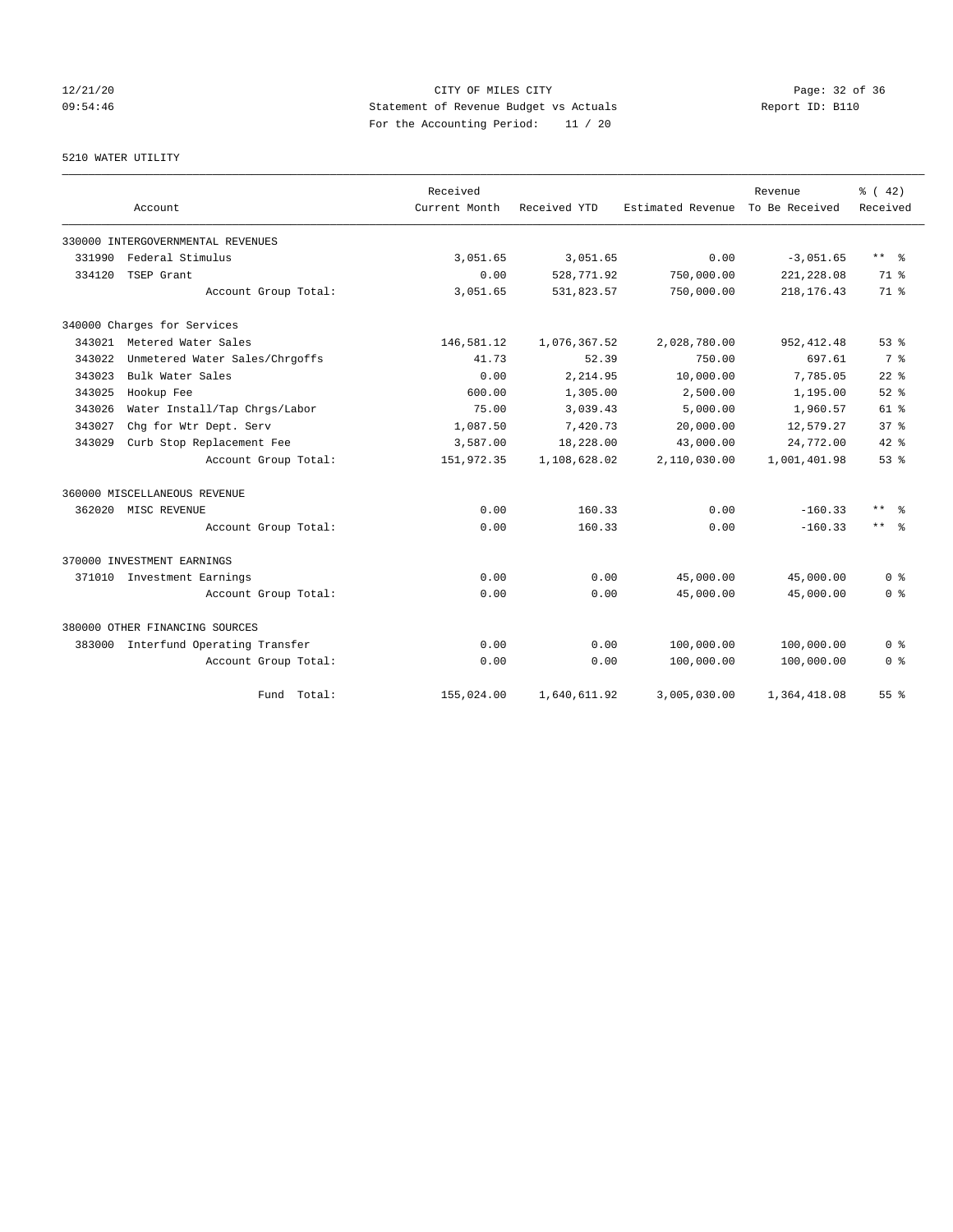## 12/21/20 Page: 33 of 36 09:54:46 Statement of Revenue Budget vs Actuals Report ID: B110 For the Accounting Period: 11 / 20

# 5310 SEWER UTILITY

|        | Account                             | Received<br>Current Month | Received YTD | Estimated Revenue | Revenue<br>To Be Received | % (42)<br>Received      |
|--------|-------------------------------------|---------------------------|--------------|-------------------|---------------------------|-------------------------|
|        | 330000 INTERGOVERNMENTAL REVENUES   |                           |              |                   |                           |                         |
| 331990 | Federal Stimulus                    | 3,051.65                  | 3,051.65     | 0.00              | $-3,051.65$               | $***$ $=$ $\frac{6}{5}$ |
|        | Account Group Total:                | 3,051.65                  | 3,051.65     | 0.00              | $-3.051.65$               | $***$ $%$               |
|        | 340000 Charges for Services         |                           |              |                   |                           |                         |
| 341075 | Serv/Cnty-Interlocal Agmt           | 0.00                      | 0.00         | 1,500.00          | 1,500.00                  | 0 <sup>8</sup>          |
| 343031 | Sewer Service Charges               | 170,181.17                | 860,520.16   | 2,020,810.00      | 1,160,289.84              | 43.8                    |
| 343032 | Sewer Installation Charges/Chrgoffs | 41.73                     | 52.39        | 1,000.00          | 947.61                    | 5 <sup>8</sup>          |
| 343033 | Hookup Fee                          | 0.00                      | 240.00       | 1,000.00          | 760.00                    | $24$ $%$                |
| 343034 | Treatment Facilities Fees           | 170.00                    | 3,640.00     | 2,000.00          | $-1,640.00$               | 182 %                   |
| 343036 | Miscellaneous Sewer Revenue (Labor) | 260.00                    | 3,670.30     | 15,000.00         | 11,329.70                 | $24$ $%$                |
| 343037 | Baker Road Etc.                     | 1,191.33                  | 5,820.63     | 12,000.00         | 6,179.37                  | $49*$                   |
|        | Account Group Total:                | 171,844.23                | 873, 943.48  | 2,053,310.00      | 1,179,366.52              | 43.8                    |
|        | 360000 MISCELLANEOUS REVENUE        |                           |              |                   |                           |                         |
| 361010 | Land Rental                         | 0.00                      | 2,873.90     | 2,900.00          | 26.10                     | 99 <sup>8</sup>         |
| 362020 | MISC REVENUE                        | 0.00                      | 122.38       | 500.00            | 377.62                    | $24$ $%$                |
|        | Account Group Total:                | 0.00                      | 2,996.28     | 3,400.00          | 403.72                    | 88 %                    |
|        | 370000 INVESTMENT EARNINGS          |                           |              |                   |                           |                         |
| 371010 | Investment Earnings                 | 0.00                      | 0.00         | 35,000.00         | 35,000.00                 | 0 <sup>8</sup>          |
|        | Account Group Total:                | 0.00                      | 0.00         | 35,000.00         | 35,000.00                 | 0 <sup>8</sup>          |
|        | Fund Total:                         | 174,895.88                | 879,991.41   | 2,091,710.00      | 1, 211, 718.59            | $42*$                   |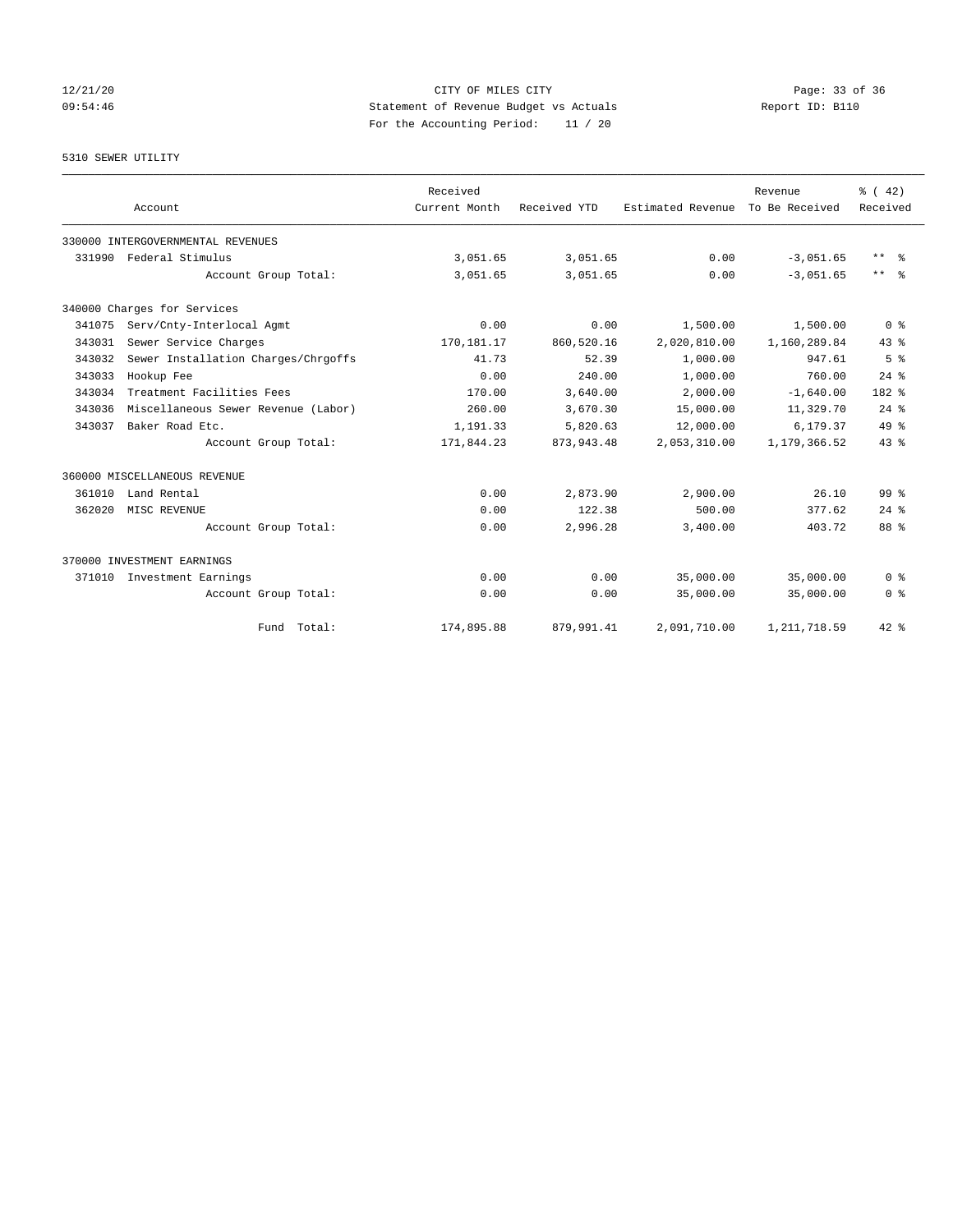## 12/21/20 Page: 34 of 36 09:54:46 Statement of Revenue Budget vs Actuals Report ID: B110 For the Accounting Period: 11 / 20

5510 AMBULANCE FUND

|              | Account                                | Received<br>Current Month | Received YTD | Estimated Revenue To Be Received | Revenue        | $\frac{1}{6}$ ( 42)<br>Received |
|--------------|----------------------------------------|---------------------------|--------------|----------------------------------|----------------|---------------------------------|
| 310000 TAXES |                                        |                           |              |                                  |                |                                 |
| 311010       | Real Property Taxes                    | 4,304.21                  | 5,000.52     | 9,281.00                         | 4,280.48       | $54$ $%$                        |
| 311020       | Personal Property Taxes                | 2.11                      | 20.68        | 210.00                           | 189.32         | $10*$                           |
| 312000       | Penalty & Interest on Delinquent Taxes | 1.83                      | 8.07         | 10.00                            | 1.93           | 81 <sup>°</sup>                 |
|              | Account Group Total:                   | 4,308.15                  | 5,029.27     | 9,501.00                         | 4, 471.73      | 53 <sup>8</sup>                 |
|              | 330000 INTERGOVERNMENTAL REVENUES      |                           |              |                                  |                |                                 |
| 331040       | Medicaid Supplemental Program-State    | 0.00                      | 0.00         | 12,500.00                        | 12,500.00      | 0 <sup>8</sup>                  |
| 331113       | FEMA -Projects                         | 0.00                      | 0.00         | 50,000.00                        | 50,000.00      | 0 <sup>8</sup>                  |
| 331990       | Federal Stimulus                       | 208, 168, 46              | 208,168.46   | 0.00                             | $-208, 168.46$ | ** *                            |
| 331993       | COVID-19 Federal Stimulus              | 0.00                      | 11,051.17    | 0.00                             | $-11,051.17$   | $***$<br>- 응                    |
| 334993       | COVID-19 State Stimulus                | 0.00                      | 0.00         | 11,052.00                        | 11,052.00      | 0 <sup>8</sup>                  |
|              | Account Group Total:                   | 208, 168, 46              | 219, 219, 63 | 73,552.00                        | $-145.667.63$  | $298$ %                         |
|              | 340000 Charges for Services            |                           |              |                                  |                |                                 |
| 341075       | Serv/Cnty-Interlocal Agmt              | 0.00                      | 0.00         | 55,187.00                        | 55,187.00      | 0 <sup>8</sup>                  |
| 342026       | Ambulance Charges                      | 105,169.20                | 453,098.74   | 1,333,694.00                     | 880,595.26     | 34.8                            |
| 342027       | Ambulance Standby                      | 0.00                      | 3,005.00     | 4,000.00                         | 995.00         | 75 %                            |
|              | Account Group Total:                   | 105,169.20                | 456,103.74   | 1,392,881.00                     | 936, 777.26    | 33 <sup>8</sup>                 |
|              | 360000 MISCELLANEOUS REVENUE           |                           |              |                                  |                |                                 |
| 362020       | MISC REVENUE                           | 0.00                      | 1,023.79     | 500.00                           | $-523.79$      | $205$ %                         |
| 366010       | Misc- From Charge off Accts            | 2,520.60                  | 17, 353.47   | 5,000.00                         | $-12, 353.47$  | 347.8                           |
| 367000       | Sale of Junk or Salvage                | 0.00                      | 0.00         | 500.00                           | 500.00         | $0 \text{ }$ $\text{*}$         |
|              | Account Group Total:                   | 2,520.60                  | 18,377.26    | 6,000.00                         | $-12, 377.26$  | 306 <sup>8</sup>                |
|              | Fund Total:                            | 320, 166.41               | 698,729.90   | 1,481,934.00                     | 783,204.10     | 47.8                            |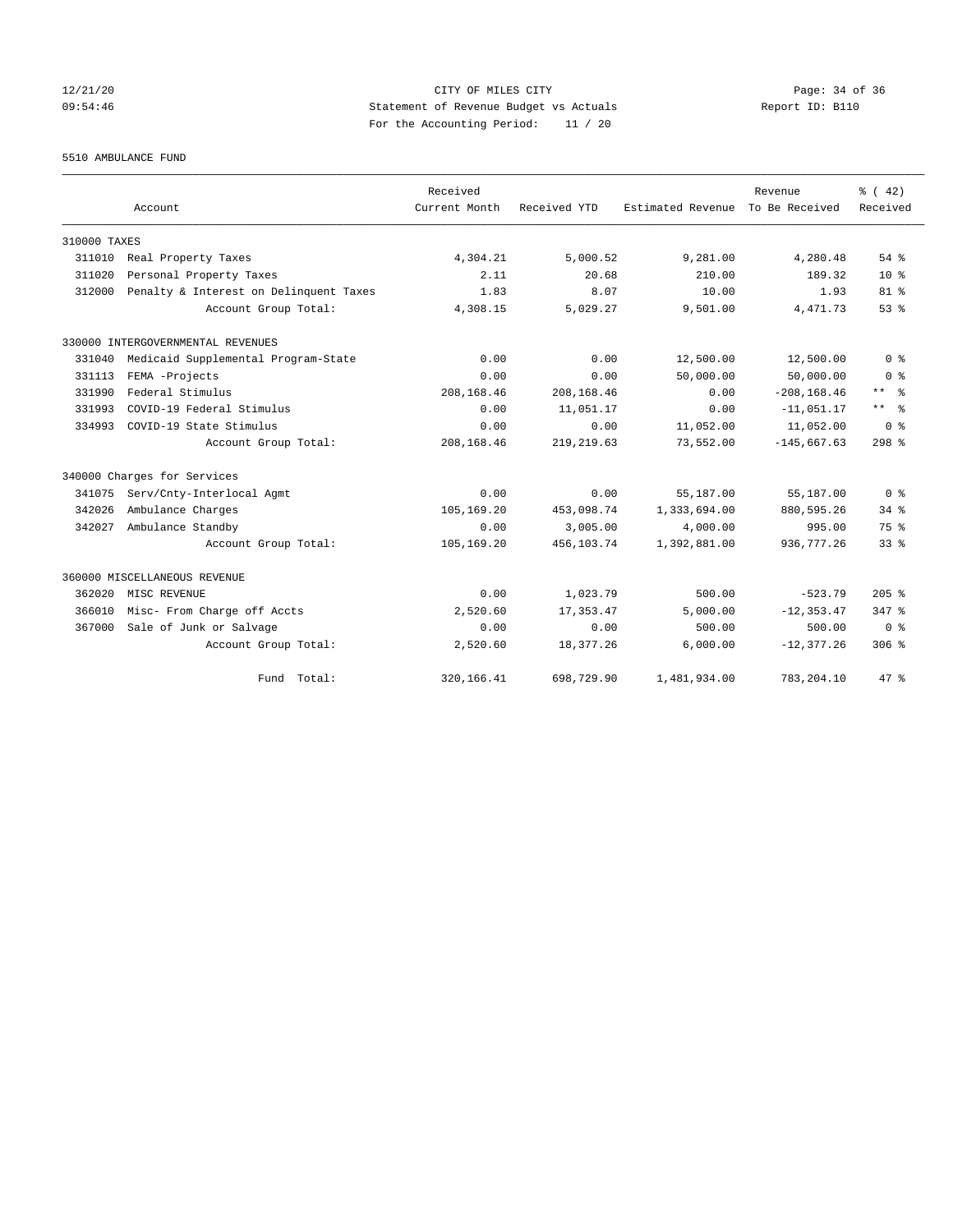## 12/21/20 Page: 35 of 36 CITY OF MILES CITY CHANGES CONTROL PAGE: 35 of 36 09:54:46 Statement of Revenue Budget vs Actuals Report ID: B110 For the Accounting Period: 11 / 20

5610 AIRPORT OPERATING

|              |                                        | Received      |              |                                  | Revenue       | % (42)          |
|--------------|----------------------------------------|---------------|--------------|----------------------------------|---------------|-----------------|
|              | Account                                | Current Month | Received YTD | Estimated Revenue To Be Received |               | Received        |
| 310000 TAXES |                                        |               |              |                                  |               |                 |
| 311010       | Real Property Taxes                    | 6,457.34      | 7,501.97     | 13,922.00                        | 6,420.03      | $54$ $%$        |
| 311020       | Personal Property Taxes                | 3.17          | 31.04        | 316.00                           | 284.96        | $10*$           |
| 312000       | Penalty & Interest on Delinquent Taxes | 2.75          | 12.11        | 40.00                            | 27.89         | $30*$           |
|              | Account Group Total:                   | 6,463.26      | 7,545.12     | 14,278.00                        | 6,732.88      | 53%             |
|              | 330000 INTERGOVERNMENTAL REVENUES      |               |              |                                  |               |                 |
| 331126       | AIP 018-2019                           | 46,125.00     | 112,651.99   | 197,910.00                       | 85,258.01     | 57 <sup>8</sup> |
| 331993       | COVID-19 Federal Stimulus              | 0.00          | 30,000.00    | 30,000.00                        | 0.00          | 100%            |
| 334060       | Coal Board Grant                       | 0.00          | 19,433.96    | 35,400.00                        | 15,966.04     | 55 %            |
|              | Account Group Total:                   | 46,125.00     | 162,085.95   | 263,310.00                       | 101,224.05    | $62$ $%$        |
|              | 340000 Charges for Services            |               |              |                                  |               |                 |
| 341075       | Serv/Cnty-Interlocal Agmt              | 0.00          | 0.00         | 30,000.00                        | 30,000.00     | 0 <sup>8</sup>  |
| 343018       | Sale of Street & Roadway Materials     | 0.00          | 1,064.00     | 1,000.00                         | $-64.00$      | $106$ %         |
| 343061       | Landing Fees                           | 202.65        | 1,011.15     | 2,000.00                         | 988.85        | $51$ $%$        |
| 343062       | Aviation Fuel                          | 28, 249. 43   | 382,974.16   | 300,000.00                       | $-82,974.16$  | $128$ %         |
| 343064       | Hangar Rent                            | 4,973.95      | 37, 156.29   | 59,000.00                        | 21,843.71     | 63 %            |
| 343065       | Building Rentals                       | 1,417.76      | 6,360.80     | 14,000.00                        | 7,639.20      | $45*$           |
| 343067       | Other - Miscellaneous                  | 199.99        | 44,250.71    | 500.00                           | $-43,750.71$  | $***$ $%$       |
| 343069       | Ag Contract                            | 0.00          | 11,000.00    | 11,000.00                        | 0.00          | 100 %           |
|              | Account Group Total:                   | 35,043.78     | 483, 817.11  | 417,500.00                       | $-66, 317.11$ | $116$ %         |
|              | 360000 MISCELLANEOUS REVENUE           |               |              |                                  |               |                 |
| 361010       | Land Rental                            | 2,250.97      | 7,543.13     | 20,000.00                        | 12,456.87     | 38 %            |
| 362020       | MISC REVENUE                           | 9.48          | 31.48        | 350.00                           | 318.52        | 9 <sup>8</sup>  |
|              | Account Group Total:                   | 2,260.45      | 7,574.61     | 20,350.00                        | 12,775.39     | 37%             |
|              | 370000 INVESTMENT EARNINGS             |               |              |                                  |               |                 |
|              | 371010 Investment Earnings             | 0.00          | 0.00         | 2,000.00                         | 2,000.00      | 0 <sup>8</sup>  |
|              | Account Group Total:                   | 0.00          | 0.00         | 2,000.00                         | 2,000.00      | 0 <sup>8</sup>  |
|              | 380000 OTHER FINANCING SOURCES         |               |              |                                  |               |                 |
|              | 381071 MT Aero Loan Hanger 8 Door      | 15,000.00     | 15,000.00    | 15,000.00                        | 0.00          | $100*$          |
|              | Account Group Total:                   | 15,000.00     | 15,000.00    | 15,000.00                        | 0.00          | $100*$          |
|              | Fund Total:                            | 104,892.49    | 676,022.79   | 732,438.00                       | 56, 415.21    | $92*$           |